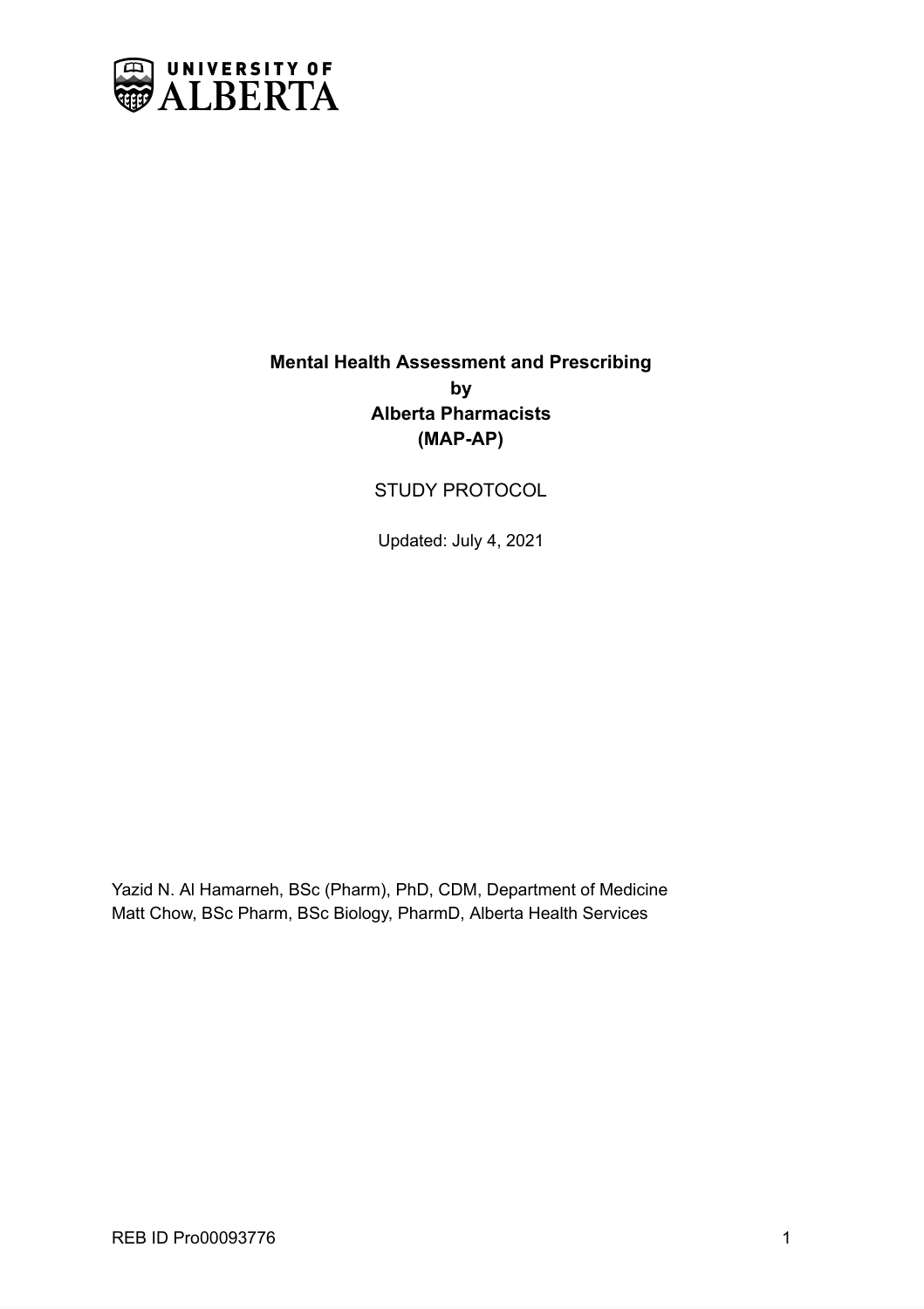

Mood and anxiety disorders are the most common mental illnesses among Canadians, with approximately 4.0 million individuals living with one of these conditions (including children and adolescents). This number is expected to reach over 4.9 million by 2041 (1).

It has been reported that 7.9-8.6% of Canadians would experience a major depression in their lifetime, characterized by a lack of motivation, loss of ability to enjoy favorite activities, difficulty concentrating, feeling of isolation, and having debilitating effects on daily functioning. Meanwhile, 1.1% of Canadians will be affected by Generalized Anxiety disorder  $(2)$ .

Mental health also carries a financial burden on the individual and the healthcare system. Annual losses at the workplace are estimated to reach \$33 billion, high levels of short-term and long-term disability claims (75% and 79%, respectively) and a very high unemployment rate (70-90%) in individuals with serious mental health (2).

Despite these staggering facts and statistics, stigma is still a barrier to accessing care. In a 2016 survey, 40% of respondents never reached out to healthcare providers, despite experiencing feelings of anxiety or depression (3).

The recent Bloom Program piloted in Nova Scotia revealed the positive patient benefits, when community pharmacists are able to practice to their full scope, in addition to the usual physician care activities that patients with mental health conditions receive (4). These pharmacists were able to demonstrate:

- I. Comprehensive consultations reviewing physical and mental health conditions and medications
- II. Greater collaboration among health providers
- III. Regular patient-centred longitudinal follow-up care and support
- IV. Improved resource access and service navigation

In comparison, Alberta pharmacists practice very similarly, but possess unique opportunities using Additional Prescribing Authority (APA) to prescribe Schedule 1 medications independently and in collaboration with physicians, and have the ability to order and interpret lab results to assist in patient management. This places the Alberta Pharmacist in a prime position to enhance the patient experience and improve their accessibility to care (5, 6).

To justify pursuing this unique opportunity, a literature review of existing pharmacist interventions for patients with major depressive disorder (MDD) and generalized anxiety disorder (GAD) was performed to identify clinical monitoring tools, study duration and monitoring intervals, and pharmacist interventions that affected clinical outcomes.

Of the 163 articles screened, the review included 13 articles. Becks Depression Inventory (BDI), Hopkins Symptom Checklist (SCL-20), and Patient Health Questionnaire (PHQ-9) were the most common clinical monitoring tools used (31, 23, and 15 percent, respectively). A study period of 6 months with a 3-month monitoring interval was most common.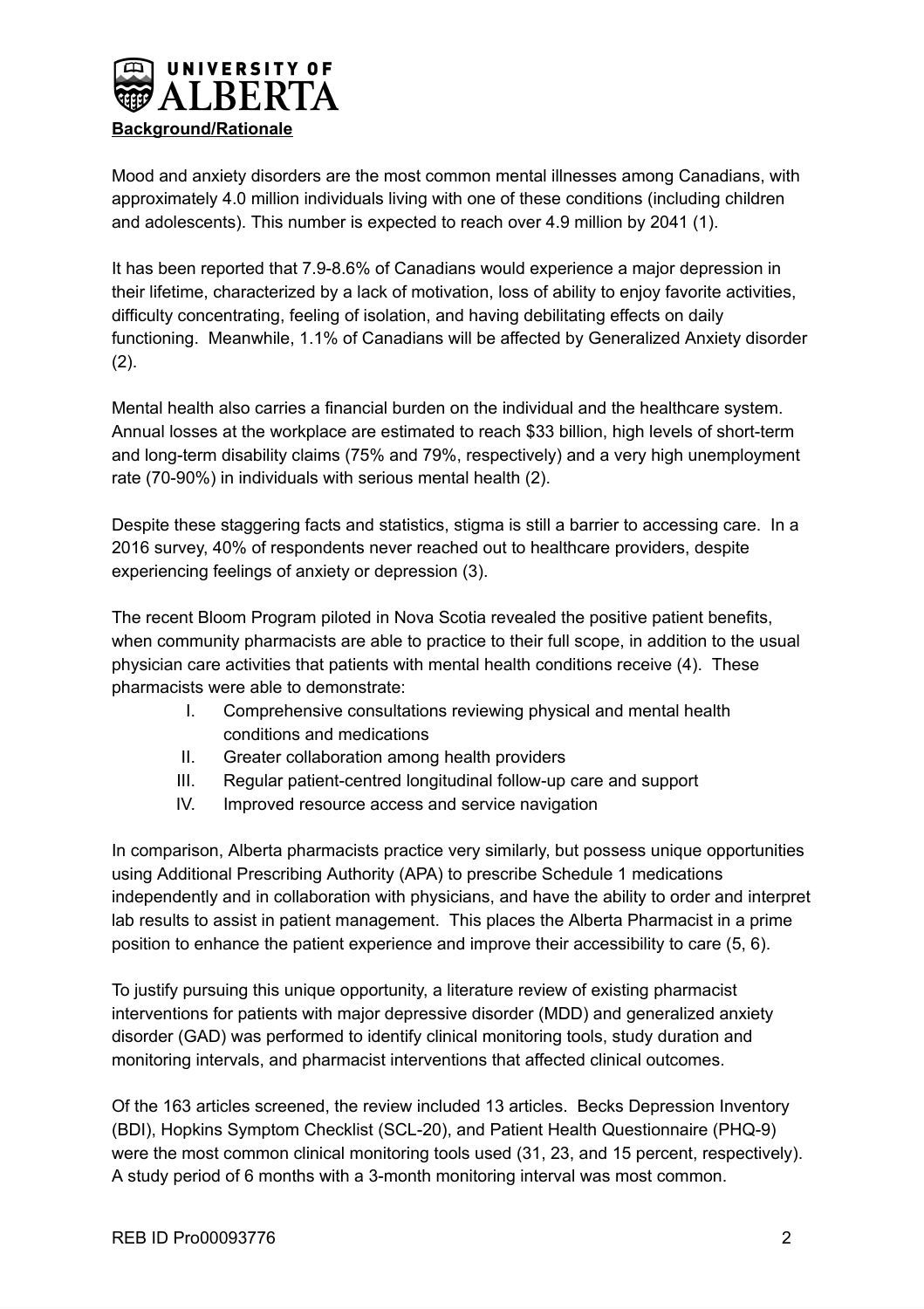

Interventions that produced clinical improvement included:

i) Comprehensive patient education and counselling focused on MDD,

- antidepressant treatment, adverse effect management, and adherence
- ii) Therapy decisions made with the physician
- iii) Regular longitudinal follow-up and support
- iv) Facilitating access to other services (e.g. counsellors, psychiatrist, etc.).

Evaluations regarding pharmacists prescribing in the community pharmacy setting for depression and anxiety have yet to be explored.

The research group from Calgary are all registered pharmacists in Alberta with BSc or post-grad PharmD level training. All have additional prescribing authority and PracID for lab ordering and monitoring. Practice backgrounds include hospital, primary care network, and community pharmacy (that operate in close collaboration with physician offices and developed a collaborative clinical practice). In each of these practice settings, we have experience in collaborative management with the patient's primary care providers and/or specialist physicians--ranging from medication education, monitoring, dose adjustments and prescribing actions--for patients with depression and anxiety.

The unique pharmacist prescribing scope in Alberta can build upon and expand beyond medication adherence evaluated by the systematic review and meta-analysis by Reddean et al in 2018--and in addition, directly evaluate pharmacist prescribing, assessment, and monitoring interventions in the community pharmacy setting.

## **Purpose**

This is a clinical trial evaluating the experimental intervention of enhanced pharmacist care by pharmacists with additional prescribing authorization (APA) in Alberta, for patients newly diagnosed with Major Depressive Disorder (MDD) and Generalized Anxiety Disorder (GAD).

## **Objectives**

## **Primary objective**

To evaluate the effect (change in the mean PHQ-9 and GAD-7 score) of enhanced pharmacist care by community pharmacists with APA, in monitoring (lab ordering and interpretation, clinical monitoring of MDD and GAD), counselling (patient education), arranging referrals (in collaboration with prescribing physician), and prescribing (dose adjustment, deprescribing, and the addition of adjunctive medication) interventions for patients who have depression and anxiety and are initiated on pharmacotherapy--in comparison to the usual standard level of care conducted by pharmacist and physician.

## **Secondary objectives**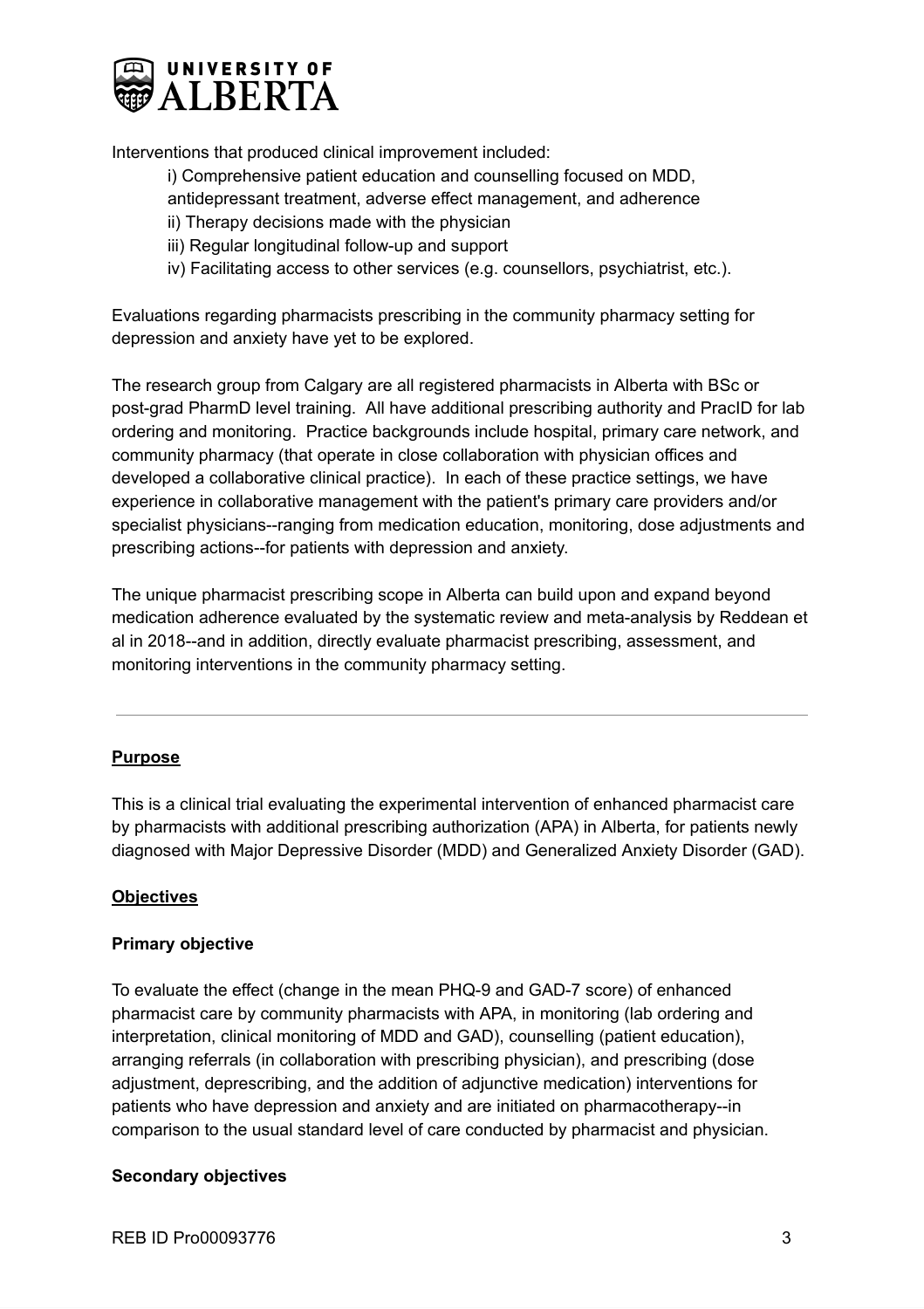

To evaluate the effect of community pharmacist monitoring, counseling, and prescribing interventions on:

Clinical:

- The rate of achieving remission of MDD and/or GAD compared to usual care (using PHQ-9/GAD-7)
- Cognitive and functional impairment related to MDD and/or GAD
- The occurrence of relapse of depression and/or anxiety
- The proportion of patients receiving appropriate and optimized depression and anxiety medication
- Patient complaints and/or experiences of medication-related side effects during treatment for MDD and/or GAD (i.e. GI intolerance, dizziness, weight gain)

Process:

- Number of patients monitored for MDD and GAD while on treatment by community pharmacist
- The impact of the interventions on patient satisfaction and quality of life.
- Assure sustainability by exploring enabling (i.e. pharmacist reimbursement framework) and potential barrier forces (i.e. pharmacist training in managing patients with MDD and GAD)

## **Methods**

## **Design:**

Multi-centre randomized controlled trial with patients as the unit of randomization.

## **Setting:**

Community pharmacies in Calgary, Alberta, Canada, with pharmacist partners (practising pharmacists with APA and PracID) involved the dispensing, recruitment, follow-up, interventions, engaging both patients and family physicians

## **Patients/Population**

## **Inclusion criteria:**

Adults ≥ 18 years of age, newly diagnosed with MDD and/or GAD, including:

- Patients starting on medications for the management of adults with MDD (Appendix 1) (7).
- Patients starting on medications for the management of GAD (Appendix 2) (8).

## **Exclusion criteria:**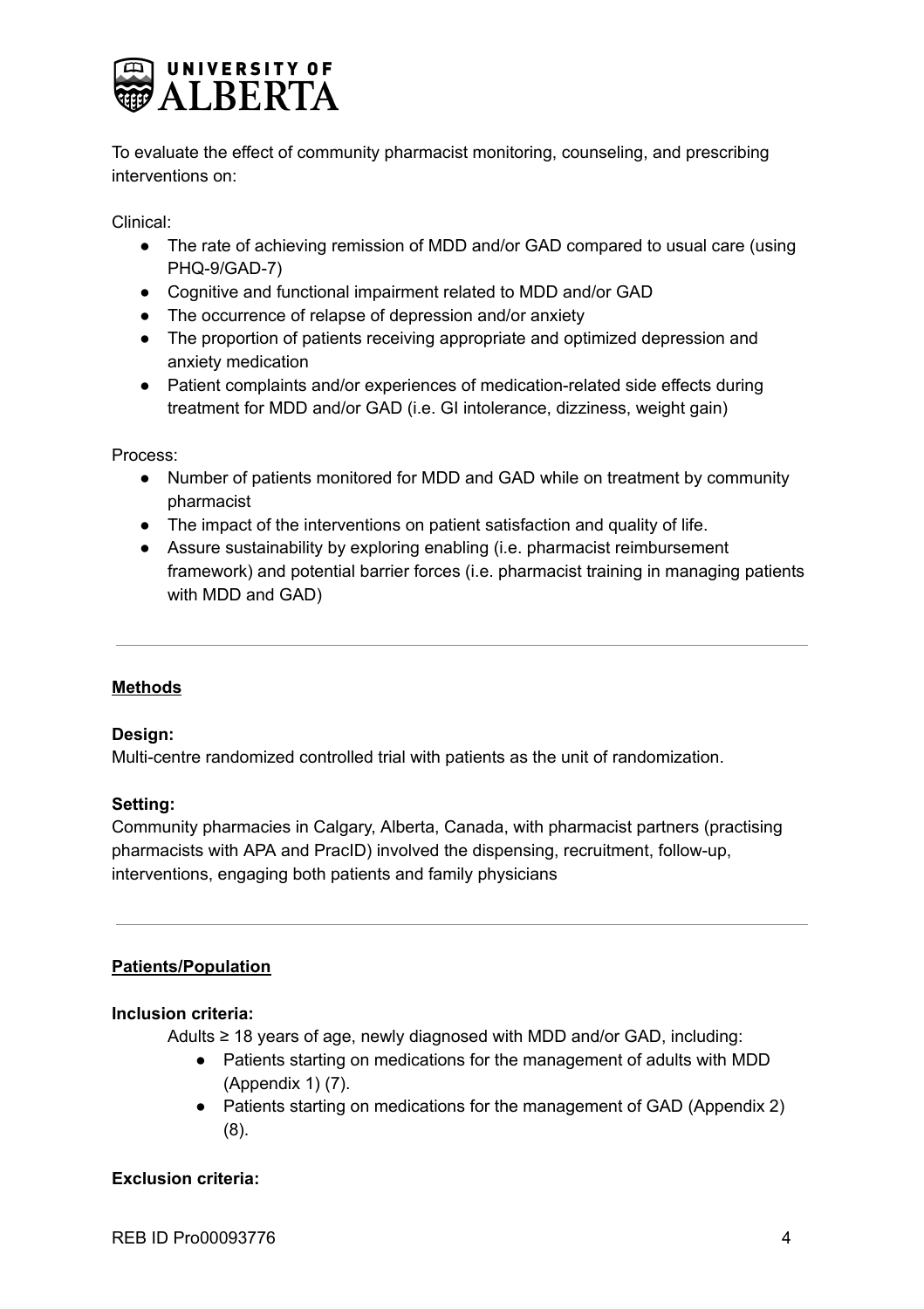

- Pregnancy
- Non-Alberta residents
- Unwilling or unable to participate in regular follow-up visits
- Unwilling to participate/sign consent form
- ≥2 suicide attempts per year
- Severe, psychotic, and catatonic depression
- Current substance abuse, intoxication, addiction, or withdrawal requiring acute care management
- Patients diagnosed with comorbid anxiety disorders other than GAD, including: panic disorder, agoraphobia, specific phobia, social anxiety disorder, obsessive-compulsive disorder, posttraumatic stress disorder
- Patients diagnosed with comorbid depressive disorder other than MDD, including: depressive disorder due to another medical condition (e.g. hypothyroidism, MS, OSA, Parkinsons, stroke, TBI, Vitamin B12 insufficiency, Huntington disease, adrenal insufficiency, mononucleosis, systemic lupus erythematosus), adjustment disorder with depressed mood
- Patients diagnosed with concurrent ADHD, bipolar disorder, schizophrenia and schizoaffective disorder

## **Recruitment:**

Potential participants will be identified and approached by the pharmacist partners (pharmacists with APA and PracID) if they are picking up or dropping off their prescription for a medication listed in Appendix 1 and 2.

Medication indication will be verified with the patient for the treatment of diagnosed MDD and/or GAD (and if additional verification is required--collateral from physician, Netcare consult note, or pharmacy record).

As part of the standard of pharmacist practice (as outlined in the Alberta College of Pharmacist Standards of Practice for Pharmacist and Pharmacy technicians [9]), a patient is clinically assessed for pharmacotherapy appropriateness by the pharmacist partner. This process is performed by the pharmacist partner and is the initial screen to determine if the patient meets any inclusion or exclusion criteria.

Determined by the pharmacist partner, if a patient meets the inclusion criteria for the study and does not meet any exclusion criteria, the patient will be asked if he/she wants to participate in the study and be provided with a formal invite letter to review.

If the patient agrees on participating, he/she will be asked to sign a written informed consent form. After signing the consent form, the patient will be enrolled in the study and randomized as a study participant using the secured electronic study website/database (developed by EPICORE and secured at the University of Alberta research office).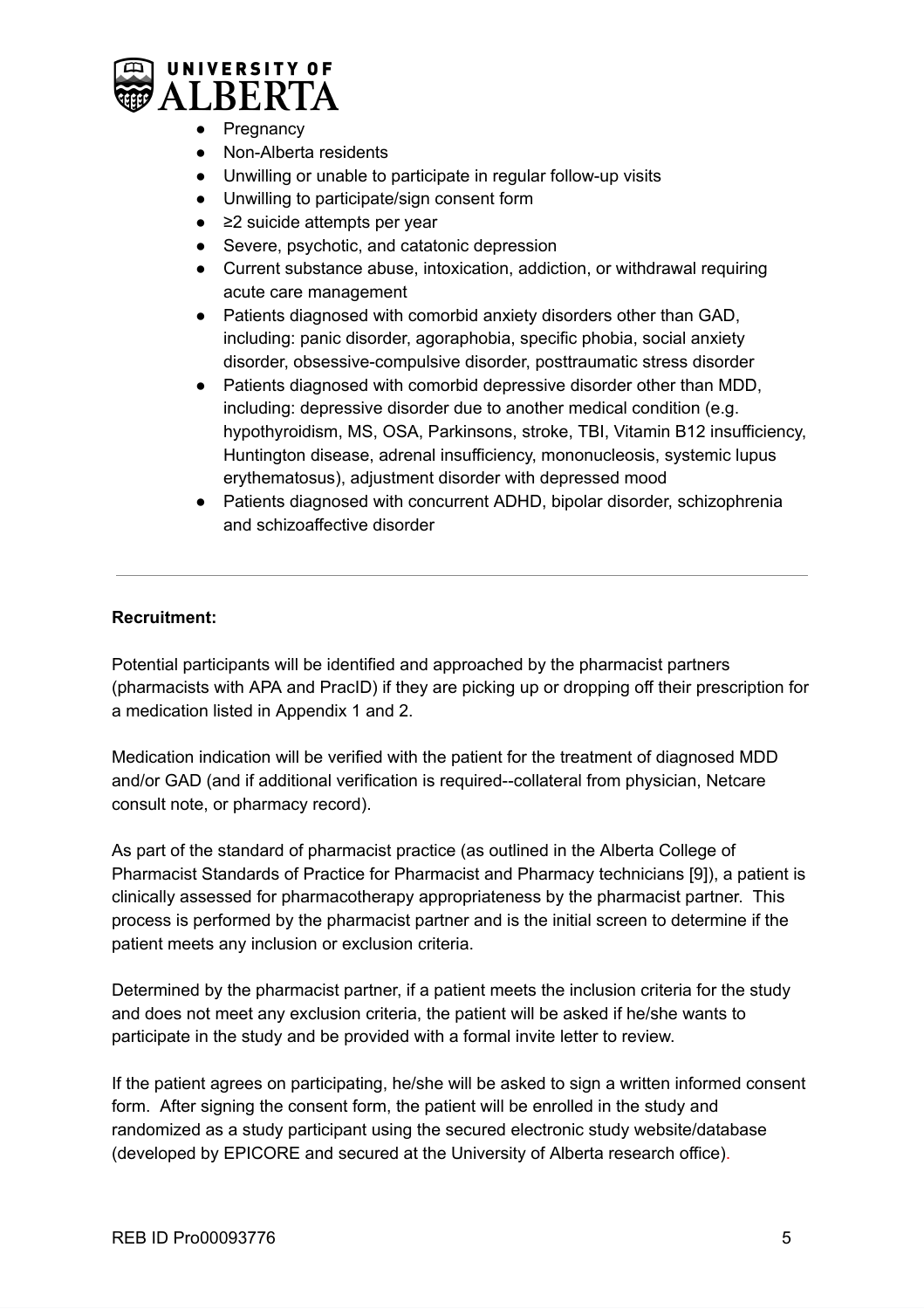

The participant's physician will receive the notification letter for physicians, from the pharmacist partner, to inform him/her that the participant has agreed to participate in the study. Should the physician refuse to have the participant participate in the study, the participant will not be enrolled into the study.

Should the participant decline recruitment into the study, they will continue to receive the same level of pharmacist care as outlined in the Alberta college of pharmacists standards of practice (9).

## **Randomization**

Multiple pharmacies are involved in participant enrollment--therefore, once informed written consent is obtained from the patient, the patients will be randomized by stratified randomization using a blocking factor to assign participants to either intervention or usual care groups.

Each participant will be assigned a unique identifier number and group allocation for the duration of their participation in the study--this unique identifier and allocation will also be communicated to and recorded by the pharmacy partner in the participant's patient profile to ensure consistency of the degree of pharmacist interventions described by the group the participant is allocated to.

The participant will be sent a secured electronic link (to the contact number or email they provided in the written consent form) that will include the participant's unique identifier and group allocation and the electronic version of the PHQ-9/GAD-7 questionnaire tool to complete and submit electronically. If the participant is unable to provide a means for the electronic link to be sent, the questionnaire tool can be completed with the pharmacist partner in person prior to their scheduled in-person/telehealth pharmacist meetings.

The study data (i.e. the participant's submitted electronic questionnaire tool results) will be sent directly to a centralized and secured website/database to ensure allocation concealment for the investigational team.

The participant questionnaire scores are available to the pharmacist partner via a secured electronic website/database prior to their scheduled in-person/telehealth meeting with the pharmacist partner.

## **Intervention Group (Pharmacist Interventions):**

Participants enrolled in the intervention group will receive pharmacist interventions, in addition to standard care outlined in the Alberta College of Pharmacist Standards of Practice for Pharmacist and Pharmacy technicians (9).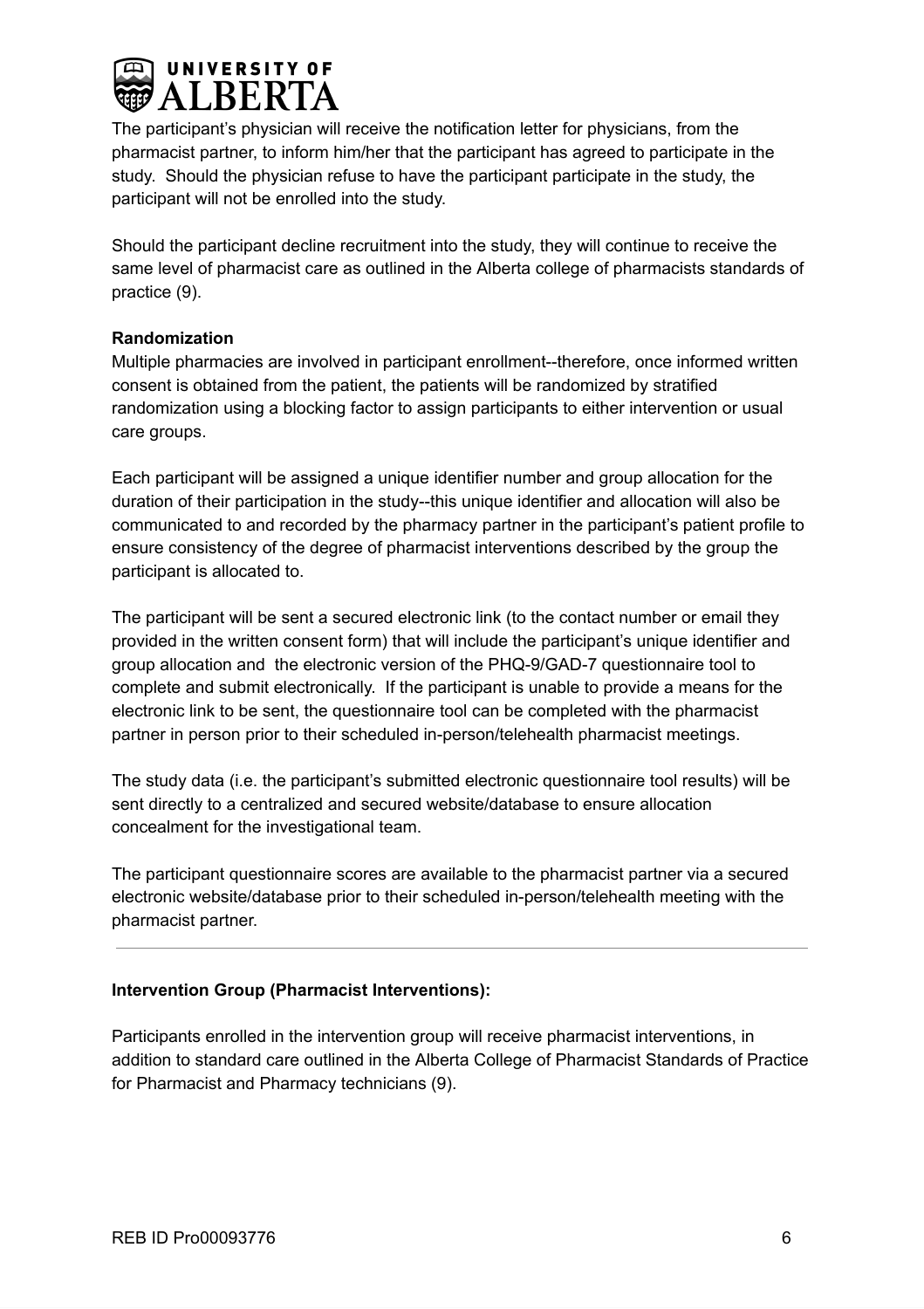

Unique pharmacist interventions will include the following (in person) at enrolment (month 0) and at the scheduled month 1, 3, and 6 in-person pharmacist meetings:

1) Patient Assessment:

- Recording participant scores from the combined PHQ-9/GAD-7 questionnaire tool (Appendix 4) completed by the participant, which includes:
	- PHQ-9 (Patient Health Questionnaire 9-item), a multipurpose instrument for screening, diagnosing, monitoring and measuring the severity of depression
	- GAD-7 (Generalized Anxiety Disorder 7-item)
- If determined clinically relevant by the pharmacist partner will assess:
	- appearance, current mood, sleeping patterns, mental health, medical history, social history, family history, relationships with others, suicidal ideation, previous suicide attempts or hospitalizations, current employment status.

2) Pharmacist-initiated prescribing dose adjustment, medication change to different medication, deprescribing, or prescribing adjunctive add-on medication, to achieve clinical response and/or remission of MDD and/or GAD and establish appropriate cognitive/functional status as per CAMAT guidelines (7, 8).

3) Provide regular communication updates with the patient's family physician after each contact with the patient (via fax or electronic charting).

4) Providing medication counselling and educational support to the participant.

5) Interim telephone/telehealth follow-up conducted by the pharmacist partner since the last in-person follow-up & a minimum of 1-2 weeks after the last in-person follow-up that involved a dose adjustment, prescribing of adjunctive medication, or discontinuation of therapy. (Note: a telephone follow-up does not replace the scheduled in-person/telehealth follow-up).

6) Collaborate with physician to arrange referral to psychologist/psychiatrist for psychotherapy

Should the participant from the interventional group drop out or complete the 6 month study period, they will be offered to continue with similar interventional care or standard pharmacist care but no data will be collected since their dropout or following study completion.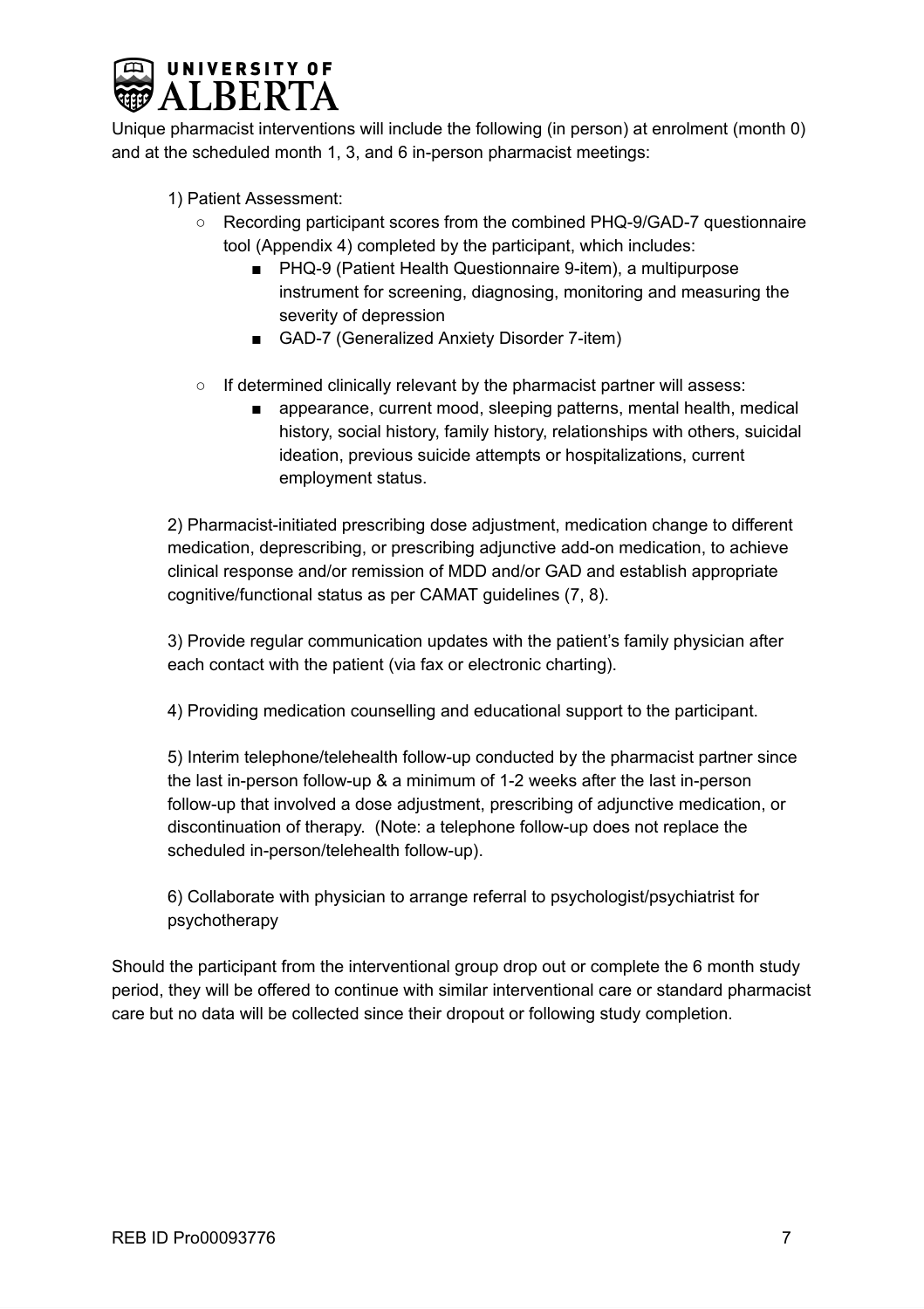

## **Control Group (Standard Pharmacist Care):**

Patients randomized to the standard pharmacist care groups will receive:

- Standard pharmacist care, as outlined in the Alberta College of Pharmacist Standards of Practice for Pharmacist and Pharmacy technicians (9), and physician care with no specific interventions for the duration of the 6 month study period.
- Should participants from the usual care group drop out or the participant completes the 6 month study period, they will be offered care similar to the interventional group or standard pharmacist care but no data will be collected since their dropout or following study completion.

## **Both Groups**

- Indication of medication (i.e. MDD, GAD, or both) will be recorded by the pharmacist partner in the secured study electronic website/database.
- The electronic PHQ-9/GAD-7 questionnaire (Appendix 4) will be sent securely to and completed by the participant at enrollment (month 0) and prior to the participant's in-person scheduled month 6 (final). The questionnaire results will be available to the study investigator and pharmacist participants but linked only to the participant's study ID.
- Participants will receive pamphlet copy of Alberta Health Services Access Mental Health resource pamphlet "Know Your Addiction and Mental Health Options" which provides information regarding walk-in services, crisis support, and urgent care (10)

## **Continuity of care plan:**

● Should participants from either group drop out or complete the 6 month study period, they will be offered care similar to the interventional group or standard pharmacist care as outlined in the Alberta college of pharmacists standards of practice but no data will be collected since their dropout or study completion.

## **Recording interventions:**

Intervention types will be documented by the pharmacist partner using the secured electronic study website/database. This electronic website/database will indicate the participants unique ID, their group assignment, the date of enrollment, current date of interaction. During these interactions (in-person/telehealth), the pharmacist partner will review the participant's PHQ-9/GAD-7 score and select the interventions performed.

The completed interactions will be recorded using the electronic study website/database. All inputs will be encrypted and stored at central electronic database on University of Alberta servers for the investigational team to analyse at study completion.

## **Outcomes:**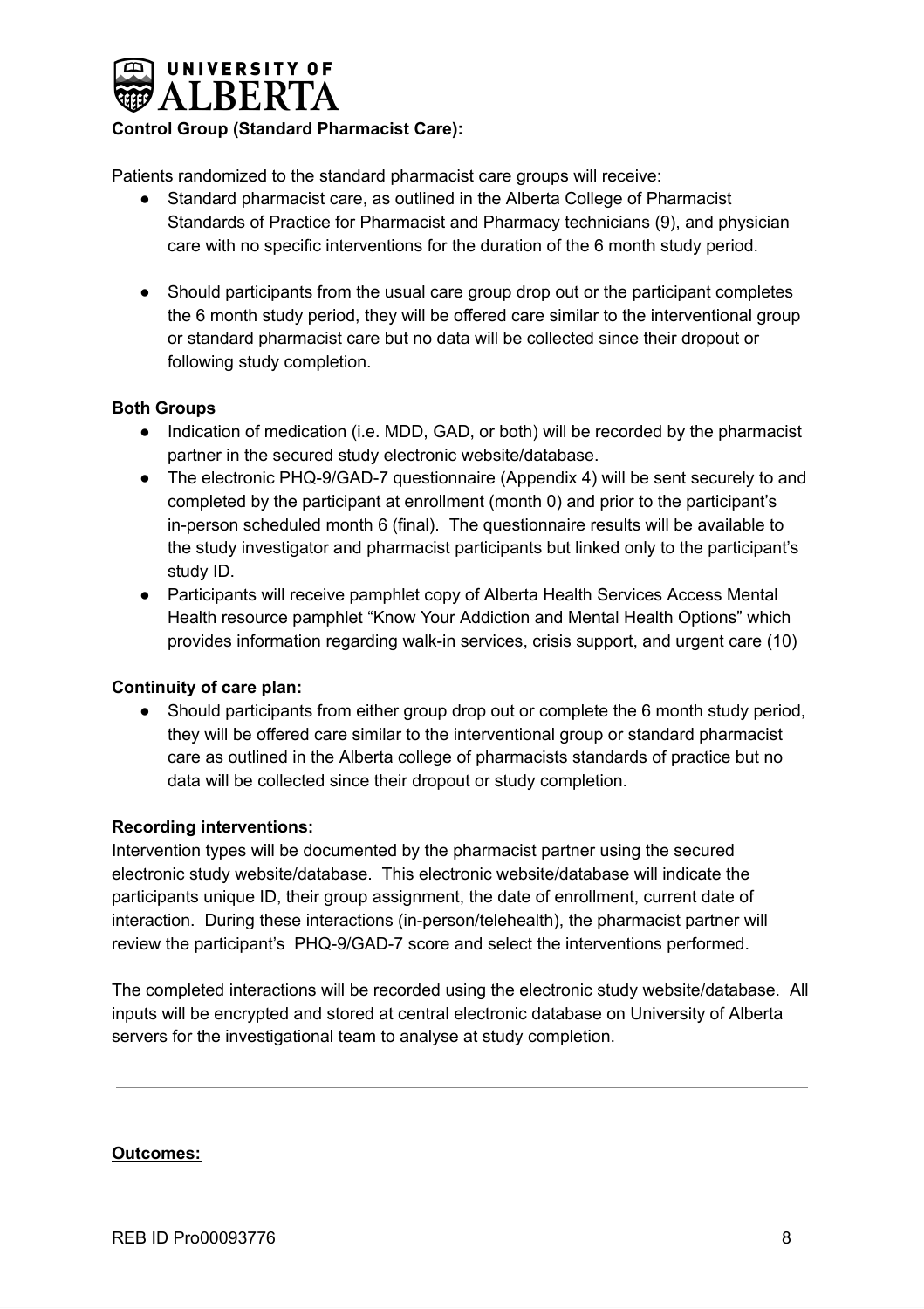

## **Primary outcomes:**

The primary outcome is the mean score difference in PHQ-9 and GAD-7 scores from baseline to end of study participation, between the intervention and standard pharmacist care groups.

- Both PHQ-9 and GAD-7 are validated tools for measuring major depressive disorder and generalized anxiety, respectively, in the primary care setting. They are brief and can be self-administered, with similar results yielded with health care provider administered reports. These are desirable given the time restraints and competing demands we anticipate for community pharmacist partners participating in the study(11, 12).
- PHQ-9 scores reflect depression severity; Ranges from 0-27 (Scores: 0-4 none/minimal, 5-9 mild, 10-14 moderate, 15-19 moderately severe, 20-27 severe) (13).
- GAD-7 scores reflect anxiety severity; Ranges from 0-21 (Scores: 0-4 none/minimal. 5-9 mild, 10-14 moderate, 15-21 severe) (13)

## **Secondary outcomes:**

- Difference in the clinical improvement rates (proportions of participants achieving clinically significant treatment response) between the pharmacist intervention and standard pharmacist care groups from baseline until the end of the study period, using the PHQ-9 and GAD-7 score.
	- For our study, clinically significant treatment response for the PHQ-9 is defined as a reduction in PHQ-9 score by at least 50% from baseline; adequate treatment response for the GAD-7 is defined as a drop in the GAD-7 score by at least 50% from baseline.
- Difference in the proportion of participants with MDD to achieve PHQ-9 score <5 (i.e. remission/no depression) between the pharmacist intervention and standard pharmacist care groups
- Difference in the proportion of participants with GAD to achieve GAD-7 score <5 (i.e. remission/no anxiety) between the pharmacist intervention and standard pharmacist care groups
- Percentage difference in self-reported safety concerns disclosed by participant to pharmacist partner anytime during the study period, between the pharmacist intervention and standard pharmacist care groups:
	- Adverse medication effects (e.g. dizziness, GI intolerance, bleeding, palpitations suggestive of prolonged QTc interval, etc.)
	- Suicidal ideation, attempt at suicide
	- Causing withdrawal from study

## **Sample size and analytical plan:**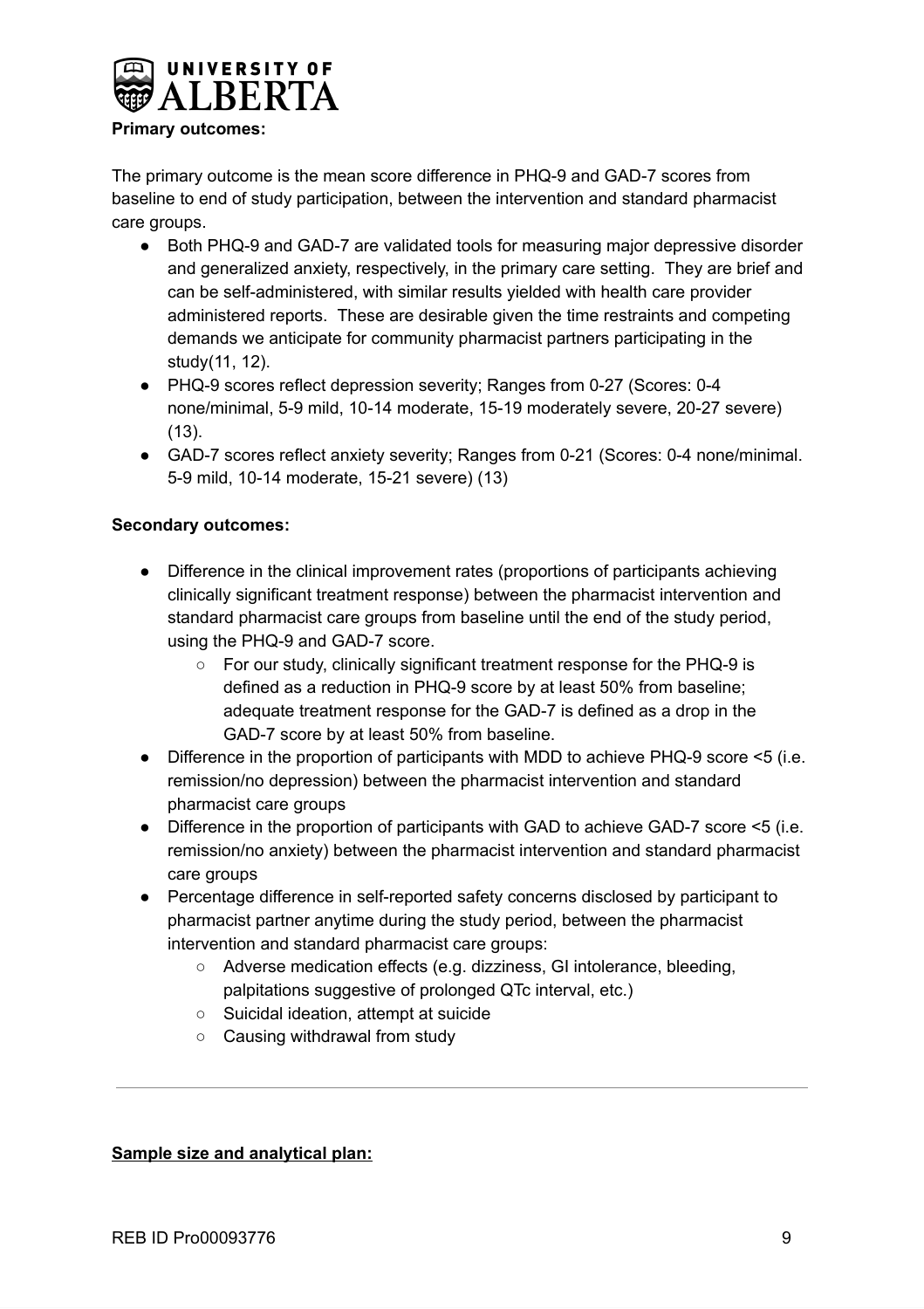

Sample Size Calculation:

Using the information from Johnson et al (2014) study on depression (14) which described a baseline PHQ-9 mean of 14.5 (Standard deviation [SD] of 3.8) and the following assumptions of an 80% power and a 2 sided alpha of 0.05 and SD of 3.8, we estimated a sample size of 116 patients (58 in each group) is required to detect a similar 2 point difference in the mean PHQ-9 score changes at 6 months between interventional and control groups.

This sample size was inflated to 130 (65 in each group) to account for 10% potential losses to follow-up and withdrawal of consent.

A Data Safety monitoring board will be formed to review adverse events, and data will be sent once recruitment reaches 25% (32 participant) recruitment.

## **Analytical Plan:**

All analyses will be conducted on an intention to treat basis. In the case of missing data, a last observation carried forward approach will be used.

Primary outcome will be analyzed using ANCOVA, adjusting for all covariates with p<0.25 between groups

Secondary outcomes will be analyzed using ANCOVA, t-test or chi-square test where appropriate, adjusting for all covariates with p<0.25 between groups.

Trial and Data Management will be done by EPICORE Centre

## **Feasibility:**

Remuneration:

Participant Pharmacists will submit to Alberta Health for remuneration of baseline (Comprehensive Annual Care Plan [CACP] or Standard Medication Management Assessment [SMMA]) and follow-up visits, based on eligibility as per Ministerial Order 614/2018 (15, 16). In addition, prescription services that include: initial access prescribing, prescribing to adapt, management of ongoing therapy, and prescribing to renew medication therapy--will also be submitted for remuneration.

## **Training for Pharmacist Partners:**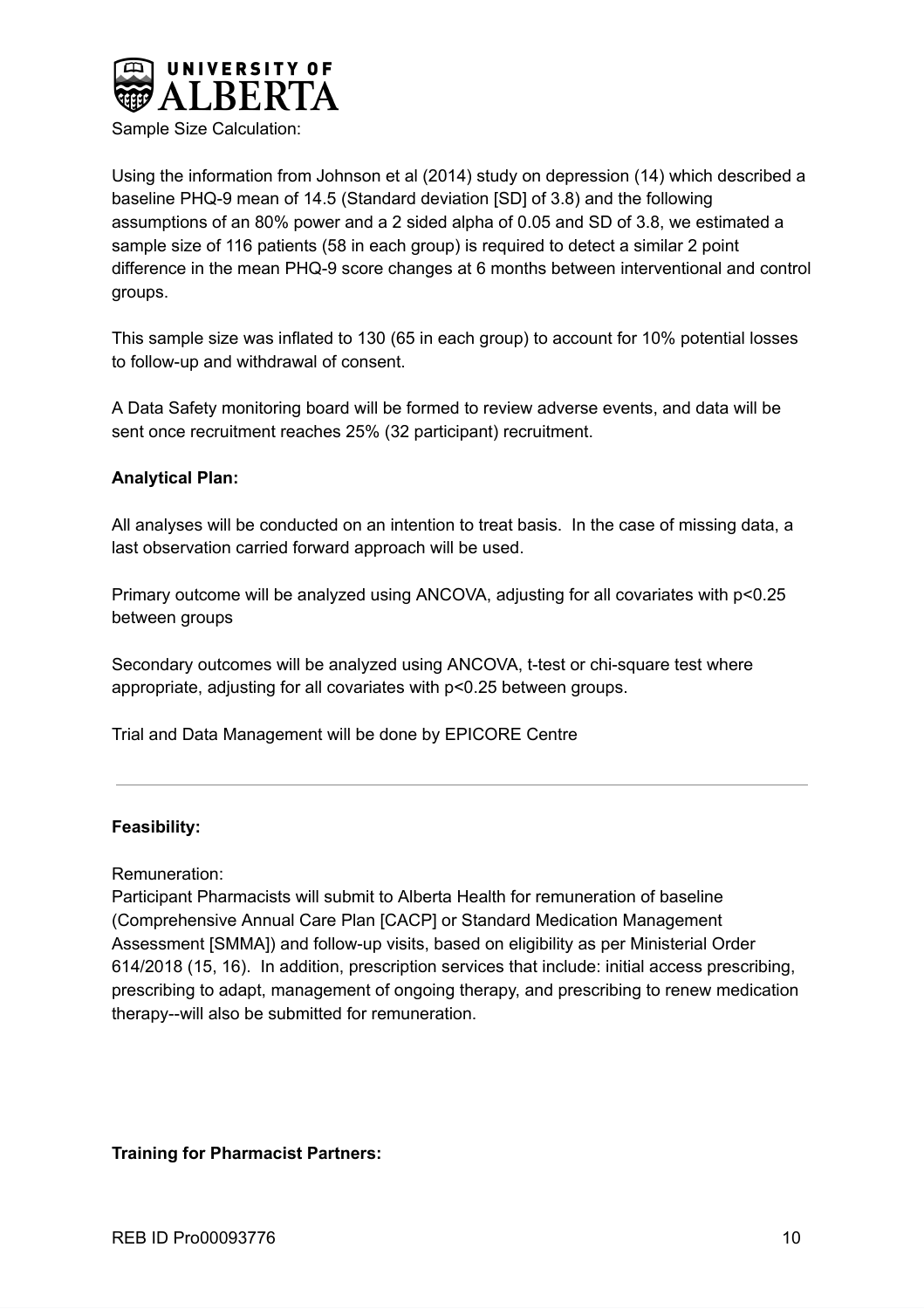

i) Training and support material:

These will be developed by the research team in close collaboration with psychiatrist and psychiatric pharmacist consultants and disseminated via online conference meeting seminar(s) and/or in person.

- Recordings of these meetings will be made available.
- Additional materials will be developed/acquired from major organizations:
	- Canadian Task Force for Preventative Health Care (CTFPHC)
		- Canadian Pharmacist Association (CPHA)
		- Canadian Network for Mood and Anxiety Treatments (CANMAT)
		- Centre for Addiction and Mental Health (CAMH)

Training and support materials will include the following topics:

- Case finding
- PHQ9/GAD7/BC-CCI/SDS scoring
- Clinical assessment and monitoring for patients with depression and anxiety
- Applied Suicide Intervention Skills Training (ASIST) training
- Cognitive behavioural therapy (CBT) and Motivational Interviewing (MI)
- Preparing CACP and SMMA
- CANMAT 2016 guideline for the management of adults with MDD (including treatment, adjustment, and add-on algorithm)
- CANMAT 2014 guideline for the management of anxiety (focusing on GAD treatment)

ii) Competency and adherence:

- Pre and post tests will be administered with corresponding meeting seminars to ensure minimum competency has been met by pharmacist partners before being able to participate in the study.
- A study coordinator will conduct random audits of data input to ensure that pharmacist partners are adhering to study protocols and identify needs for additional training to be administered by the investigation team.
- A support hotline will be made available for the pharmacist partner to connect with our specialist consultants (psychiatrist, physician, counsellor, psychologist, psychiatry pharmacist) to address clinical questions and support needs for competency and adherence.

## **Pharmacy Recruitment:**

We will recruit pharmacies through the Alberta College of Pharmacists (ACP) and Alberta Pharmacists Association (RxA), by sending communications to all licensed pharmacists and call for Expressions of Interest.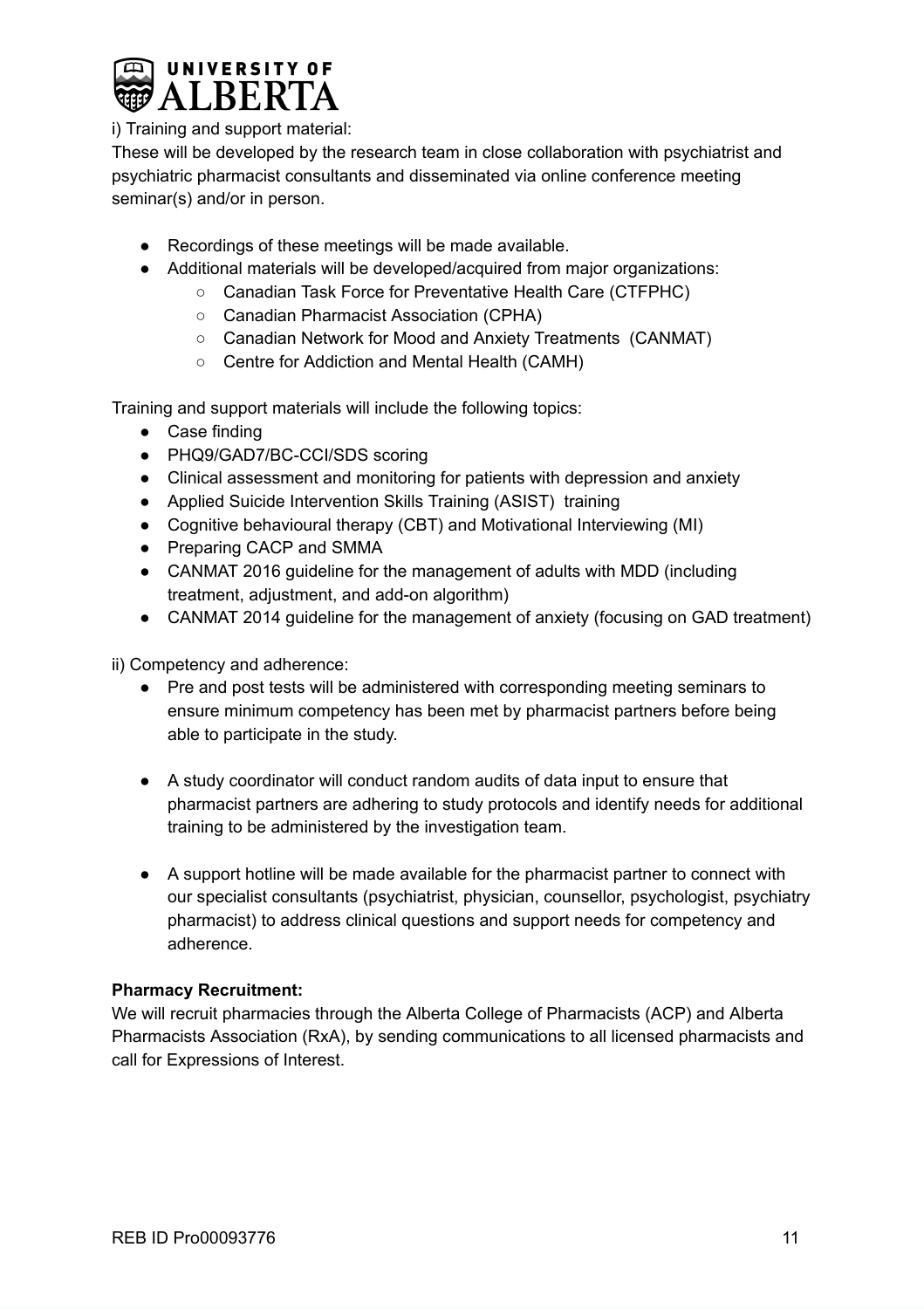

- Each pharmacy location must have all staff pharmacists (pharmacist partners) with additional prescribing authorization (APA) and PracID authorizations on their current licensure from the Alberta College of Pharmacists.
- Pharmacies and pharmacists will be selected based upon their track record in innovative patient care initiatives, commitment of in-kind resources (e.g., pharmacist and technician time), current APA and PracID status, and service provided to patients with mental health disorders and vulnerable populations (i.e. rural, inner city, elderly, South Asians, Aboriginal, etc.).

## **What This Study Adds:**

This is the first study to evaluate the effectiveness of community pharmacist interventions available to Alberta pharmacists practicing at their full scope of practice (which includes the use of additional prescribing authority to adjust or add adjunctive schedule 1 medications, and ordering lab work)--for patients with MDD and/or GAD and who are on pharmacotherapy to manage these conditions.

Demonstrating the ability of prescribing pharmacists to facilitate patient's timely access to psychotherapy (i.e. referral to psychiatrist and/or psychologist) and optimization of pharmacotherapies used in the management of MDD and/or GAD, may highlight the time and cost-saving opportunities available when pharmacists are practicing to their full scope of practice.

The data collected will help provide stakeholders (i.e. ACP, RxA, government) and patients the opportunity to evaluate the merits of pharmacists taking an active role in monitoring, counselling, collaborating, and making prescribing interventions (dose adjustments & adding adjunctive medications) to manage patients with MDD and/or GAD. This may also encourage support for community pharmacists to seek additional training and education in mental health management (e.g. pharmacist certification programs focused on mental health management), and enhance the collaboration between family physicians and community pharmacists in mental health management.

## **Timelines:**

June 2020: Finalize Study Protocol, implementation planning, meeting with partners, agreements signed

June-August 2020: Research Ethics Board Approval

January-June 2020: Recruitment of pharmacy sites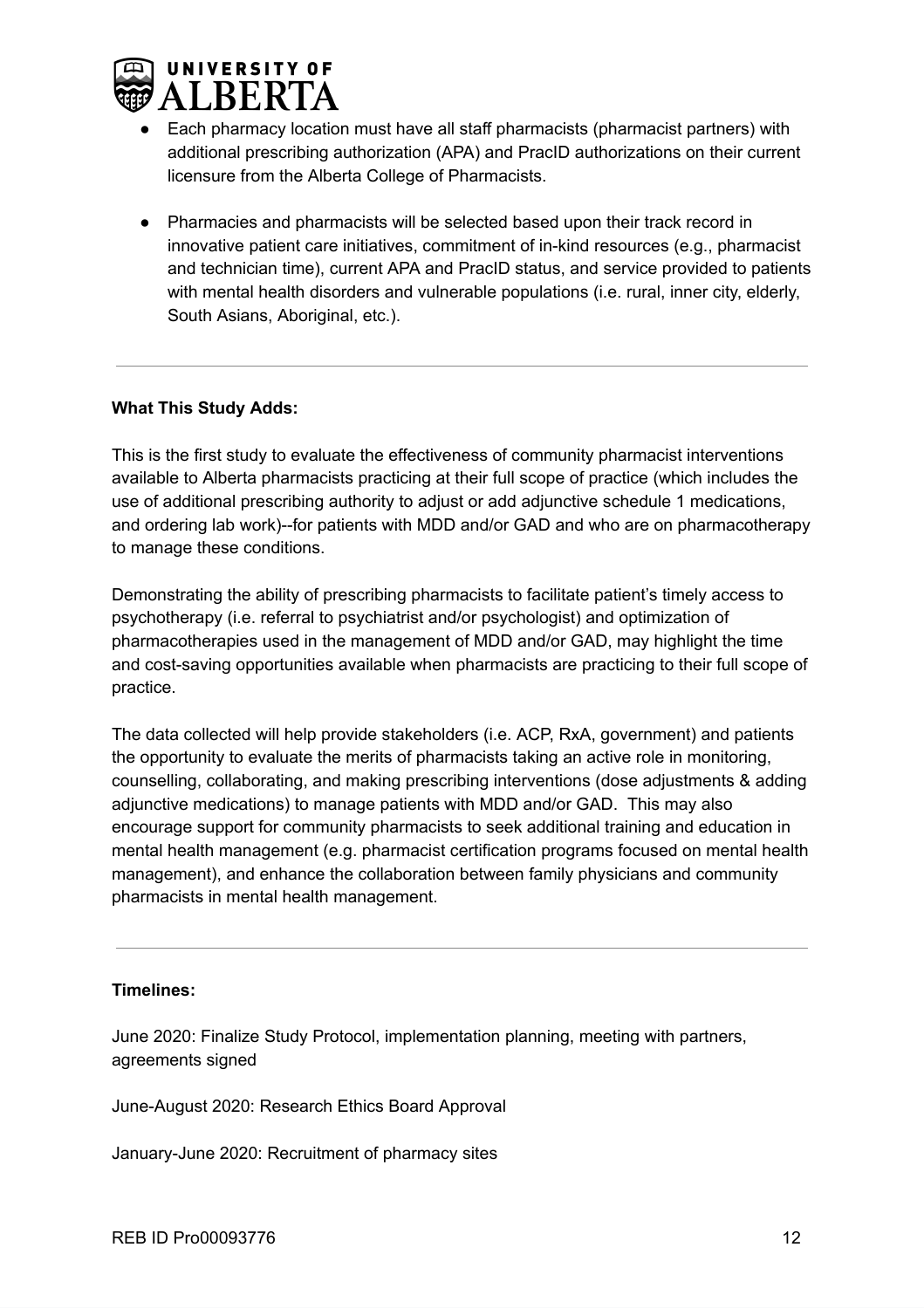

August 2020-July 2021: Development of learning assets, creation of recording database (REDcap), training of pharmacists

July 2021: Study Launch meetings

August 2021: First patient enrolled August 2021, Patient recruitment

Feb 2023: Final follow-up of pharmacist intervention and standard pharmacist care group participants (6 months)

March-June 2023: Data analysis and report writing

July-August 2023: Wrap-up investigators' meeting, discussion re: presentation, media release, etc.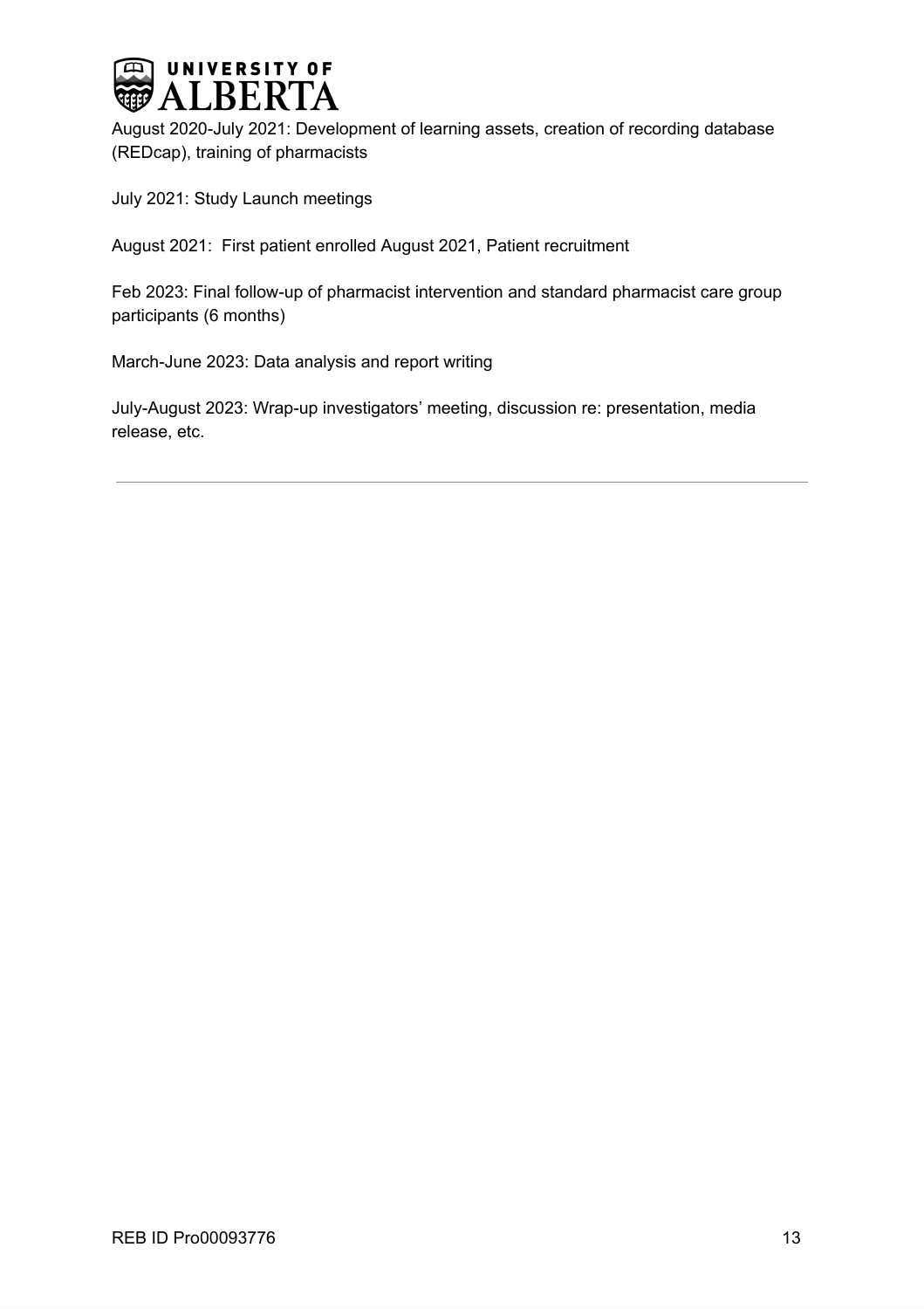

## **References:**

- 1. The Life and Economic Impact of Major Mental Illnesses in Canada | Mental Health Commission of Canada [Internet]. [cited 2019 Feb 9]. Available from: https://www.mentalhealthcommission.ca/English/media/3182
- 2. Quick Facts on Mental Illness; Addiction in Canada Mood Disorders Society of Canada [Internet]. [cited 2019 Feb 8]. Available from: https://mdsc.ca/educate/quick-facts-on-mental-illness-addiction-in-canada/?gclid=EAIaI QobChMI7cX888Og4AIVEMpkCh1l8wVwEAAYASAAEgKiKvD\_BwE
- 3. Mental Illness and Addiction: Facts and Statistics | CAMH [Internet]. [cited 2019 Feb 3]. Available from: https://www.camh.ca/en/driving-change/the-crisis-is-real/mental-health-statistics
- 4. Gardner D, Murphy A. Outcomes Evaluation of the Bloom Program [Internet]. 2016 [cited 2019 Jul 13]. Available from: [http://bloomprogram.ca](http://bloomprogram.ca/)
- 5. Pharmacists Scope of Practice Canada English [Internet]. [cited 2019 Jul 17]. Available from: https://www.pharmacists.ca/pharmacy-in-canada/scope-of-practice-canada/
- 6. Jabbal R. Pharmacist prescribing: improving access to care in mental health. J Can Acad Child Adolesc Psychiatry [Internet]. 2010 Feb [cited 2019 Feb 4];19(1):3–4. Available from: http://www.ncbi.nlm.nih.gov/pubmed/20119560
- 7. Kennedy SH, Lam RW, McIntyre RS, Tourjman SV, Bhat V, Blier P, et al. Canadian Network for Mood and Anxiety Treatments (CANMAT) 2016 Clinical Guidelines for the Management of Adults with Major Depressive Disorder. Can J Psychiatry [Internet]. 2016 Sep 11 [cited 2019 Feb 4];61(9):540–60. Available from: http://journals.sagepub.com/doi/10.1177/0706743716659417
- 8. Katzman MA, Bleau P, Blier P, Chokka P, Kjernisted K, Van Ameringen M. Canadian clinical practice guidelines for the management of anxiety, posttraumatic stress and obsessive-compulsive disorders. BMC Psychiatry [Internet]. 2014 Jul 2 [cited 2019 Feb 9];14(Suppl 1):S1. Available from: <http://bmcpsychiatry.biomedcentral.com/articles/10.1186/1471-244X-14-S1-S1>
- 9. Standards of Practice- ACP Standards of Practice for Pharmacistsand Pharmacy Technicians | Alberta College of Pharmacy [Internet]. [cited 2020 Jun 24]. Available from: <https://abpharmacy.ca/standards-practice>
- 10. Access Mental Health Calgary | Alberta Health Services [Internet]. [cited 2020 May 2]. Available from: <https://www.albertahealthservices.ca/info/Page11622.aspx>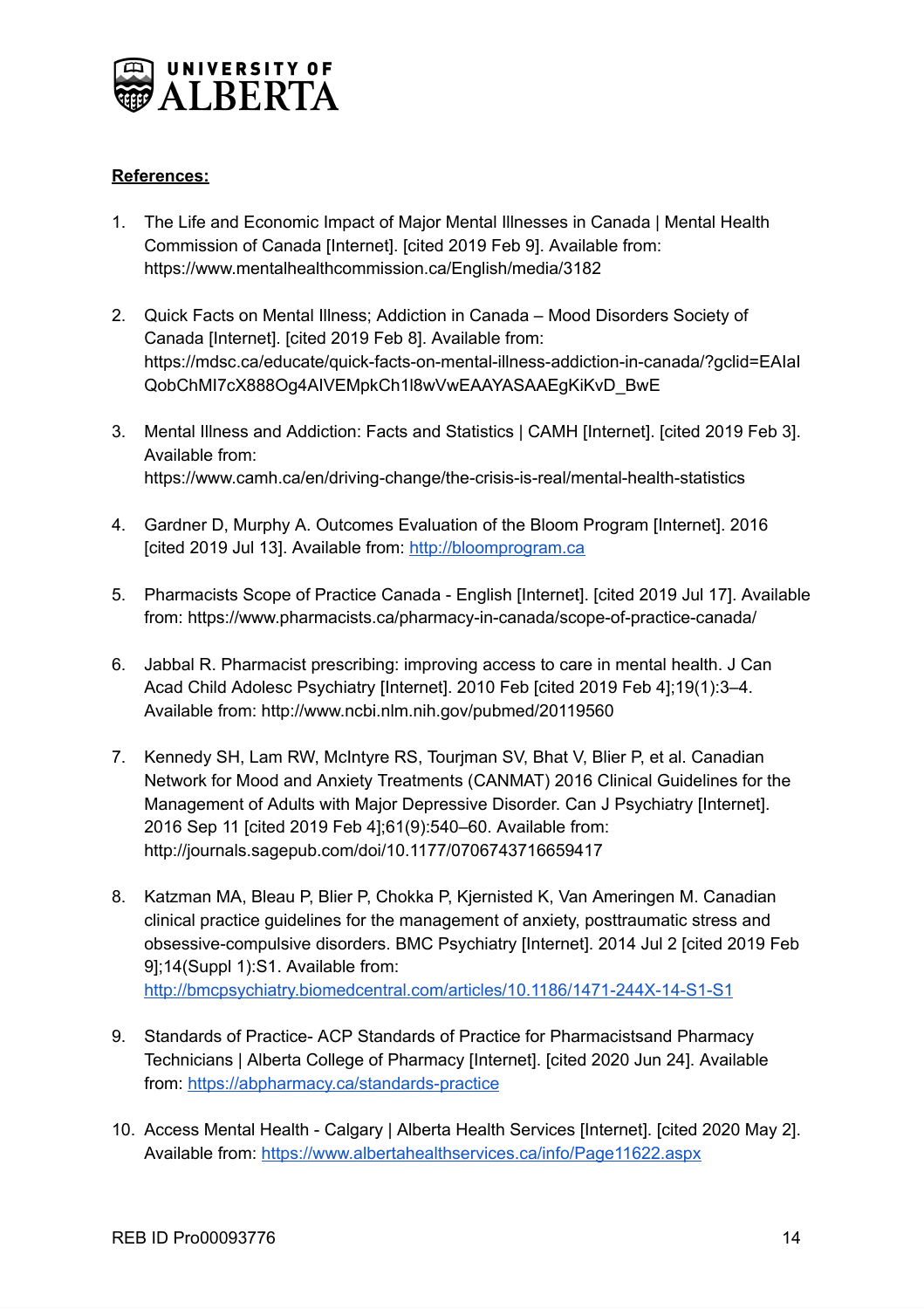

- 11. Finley PR, Bluml BM, Bunting BA, Kiser SN. Clinical and economic outcomes of a pilot project examining pharmacist-focused collaborative care treatment for depression. J Am Pharm Assoc. 2011
- 12. Spitzer RL, Kroenke K, Williams JBW, Löwe B. A brief measure for assessing generalized anxiety disorder: The GAD-7. Arch Intern Med. 2006 May 22;166(10):1092–7.
- 13. PHQ and GAD-7 Instructions INSTRUCTION MANUAL Instructions for Patient Health Questionnaire (PHQ) and GAD-7 Measures [Internet]. [cited 2019 Jul 18]. Available from: <https://www.phqscreeners.com/sites/g/files/g10016261/f/201412/instructions.pdf>
- 14. Johnson et al. Collaborative Care Versus Screening and Follow-Up for Patients With Diabetes and Depressive Symptoms: Results of a Primary Care-Based Comparative Effectiveness Trial [Internet]. Diabetes care. U.S. National Library of Medicine; 2014 [cited 2020Jun24]. Available from: https://pubmed.ncbi.nlm.nih.gov/25315205/
- 15. Compensation plan for pharmacy services (Ministerial Order 614/2018) Open Government [Internet]. [cited 2019 Feb 10]. Available from: https://open.alberta.ca/publications/compensation-plan-for-pharmacy-services-mo-614-2 018
- 16. Alberta Blue Cross Pharmaceutical Services A pharmacist's guide to Pharmacy Services compensation 2 [Internet]. [cited 2019 Feb 10]. Available from: [https://www.ab.bluecross.ca/pdfs/83443\\_compensation\\_guide.pdf](https://www.ab.bluecross.ca/pdfs/83443_compensation_guide.pdf)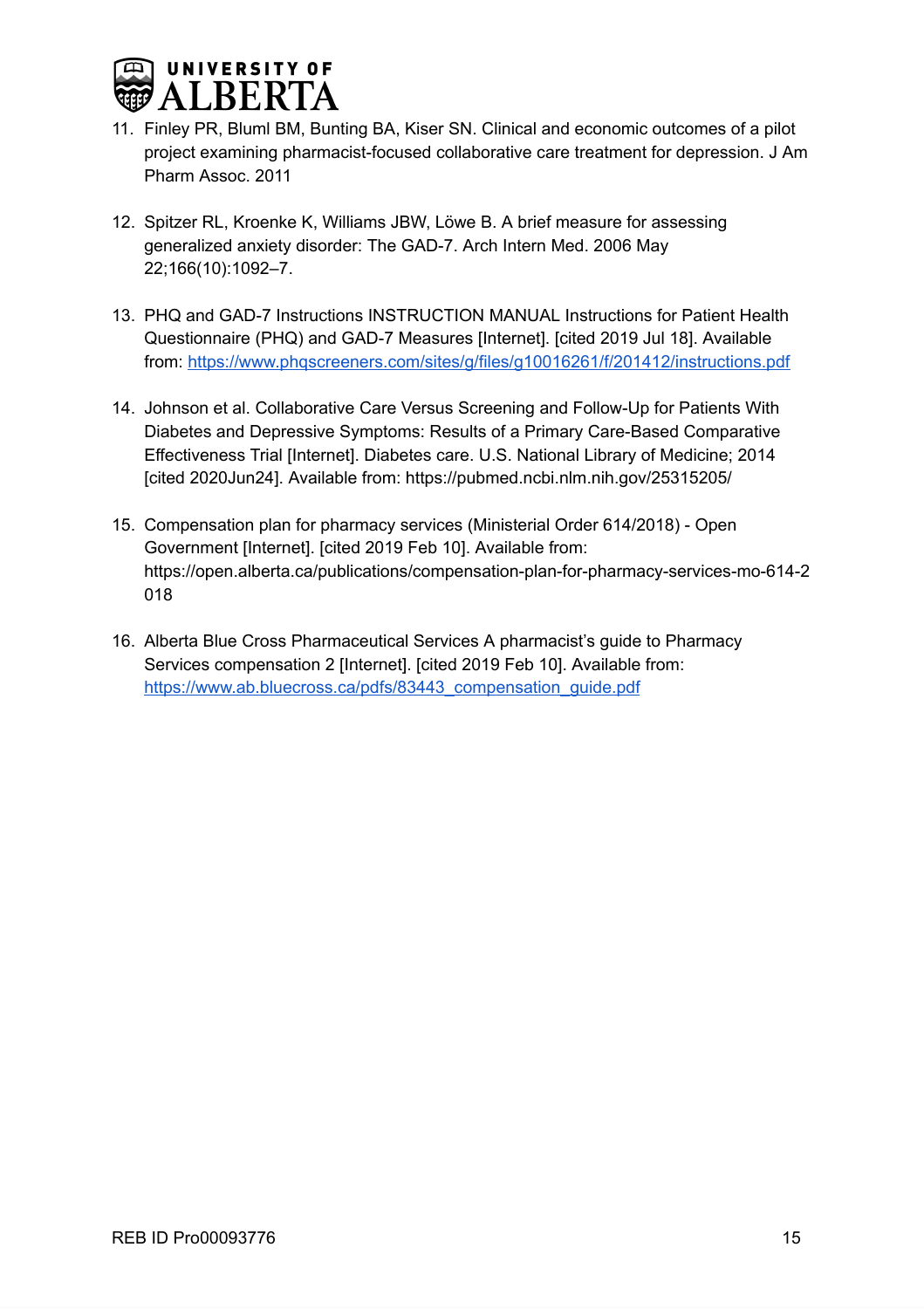

#### **Appendix:**

## **1)CANMAT 2016 (7)**

Table 3. Summary Recommendations for Antidepressants.

| Antidepressant                              |                                                                                               |                               |
|---------------------------------------------|-----------------------------------------------------------------------------------------------|-------------------------------|
| (Brand Name(s))                             | Mechanism                                                                                     | Dose Range                    |
| First line (Level   Evidence)               |                                                                                               |                               |
| Agomelatine <sup>3</sup> (Valdoxan)         | MT <sub>1</sub> and MT <sub>2</sub> agonist; 5-HT <sub>2</sub> antagonist                     | 25-50 mg                      |
| Bupropion (Wellbutrin)"                     | <b>NDRI</b>                                                                                   | 150-300 mg                    |
| Citalopram (Celexa, Cipramil)               | SSRI                                                                                          | 20-40 mg                      |
| Desvenlafaxine (Pristig)                    | SNRI                                                                                          | 50-100 mg                     |
| Duloxetine (Cymbalta)                       | SNRI                                                                                          | 60 mg                         |
| Escitalopram (Cipralex, Lexapro)            | SSRI                                                                                          | $10-20$ mg                    |
| Fluoxetine (Prozac)                         | SSRI                                                                                          | 20-60 mg                      |
| Fluvoxamine (Luvox)                         | SSRI                                                                                          | 100-300 mg                    |
| Mianserin <sup>®</sup> (Tolvon)             | x <sub>2</sub> -Adrenergic agonist; 5-HT <sub>2</sub> antagonist                              | 60-120 mg                     |
| Milnacipran <sup>a</sup> (Ixel)             | SNRI                                                                                          | 100 mg                        |
| Mirtazapine (Remeron) <sup>e</sup>          | $\alpha_2$ -Adrenergic agonist; 5-HT <sub>2</sub> antagonist                                  | $15 - 45$ mg                  |
| Paroxetine (Paxil) <sup>d</sup>             | SSRI                                                                                          | 20-50 mg                      |
|                                             |                                                                                               | 25-62.5 mg for CR version     |
| Sertraline (Zoloft)                         | SSRI                                                                                          | 50-200 mg                     |
| Venlafaxine (Effexor) <sup>e</sup>          | SNRI                                                                                          | 75-225 mg                     |
| Vortioxetine (Brintellix, Trintellix)'      | Serotonin reuptake inhibitor; 5-HT <sub>1A</sub> agonist; 5-HT <sub>1B</sub> partial 10-20 mg |                               |
|                                             | agonist; 5-HT <sub>1D</sub> , 5-HT <sub>3A</sub> , and 5-HT <sub>7</sub> antagonist           |                               |
| Second line (Level 1 Evidence)              |                                                                                               |                               |
| Amitriptyline, clomipramine, and others TCA |                                                                                               | Various                       |
| Levomilnacipran (Fetzima)'                  | SNRI                                                                                          | 40-120 mg                     |
| Moclobemide (Manerix)                       | Reversible inhibitor of MAO-A                                                                 | 300-600 mg                    |
| Quetiapine (Seroquel)"                      | Atypical antipsychotic                                                                        | 150-300 mg                    |
| Selegiline transdermal <sup>a</sup> (Emsam) | Irreversible MAO-B inhibitor                                                                  | 6-12 mg daily transdermal     |
| Trazodone (Desyrel)                         | Serotonin reuptake inhibitor; 5-HT <sub>2</sub> antagonist                                    | 150-300 mg                    |
| Vilazodone (Viibryd) <sup>1</sup>           | Serotonin reuptake inhibitor; 5-HT <sub>IA</sub> partial agonist                              | 20-40 mg (titrate from 10 mg) |
| Third line (Level 1 Evidence)               |                                                                                               |                               |
| Phenelzine (Nardil)                         | Irreversible MAO inhibitor                                                                    | 45-90 mg                      |
| Tranylcypromine (Parnate)                   |                                                                                               | 20-60 mg                      |
| Reboxetine <sup>2</sup> (Edronax)           | Noradrenaline reuptake inhibitor                                                              | 8-10 mg                       |

5-HT, 5-hydroxytryptamine (serotonin); MAO, monoamine oxidase; MT, melatonin; NDRI, noradrenaline and dopamine reuptake inhibitor; SNRI, serotonin and noradrenaline reuptake inhibitor; SSRI, selective serotonin reuptake inhibitor; TCA, tricyclic antidepressant.

"Not available in Canada.

<sup>b</sup>Available as sustained-release (SR) and extended-release (XL) versions.

<sup>c</sup>Available as rapid-dissolving (RD) version.

<sup>4</sup>Available as controlled-release (CR) version

"Available as extended-release (XR) version.

'Newly approved since the 2009 Canadian Network for Mood and Anxiety Treatments (CANMAT) guidelines.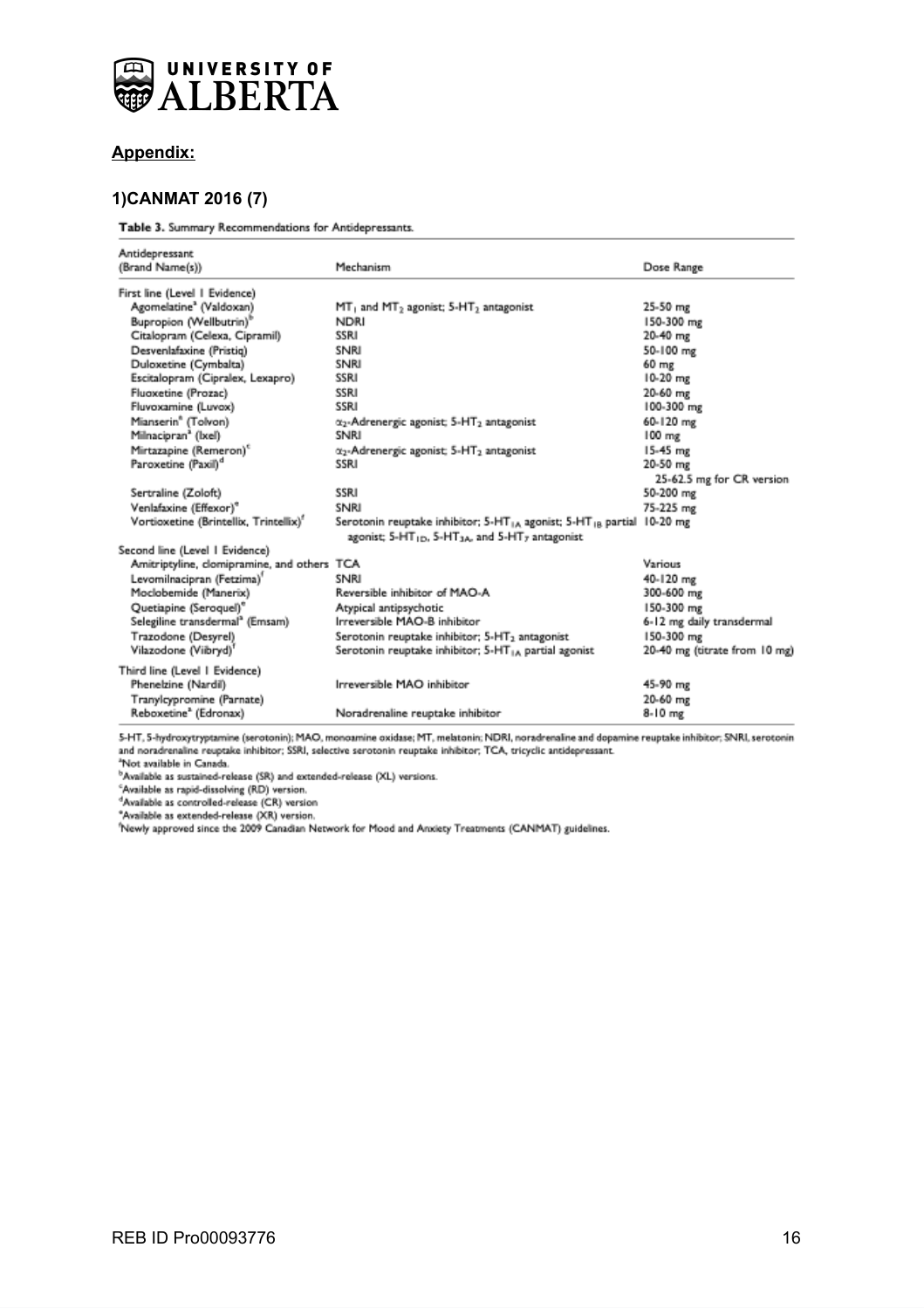

| Recommendation  | Adjunctive Agent                                              | Level of Evidence          | Dosing                                          |
|-----------------|---------------------------------------------------------------|----------------------------|-------------------------------------------------|
| First line      | Aripiprazole                                                  | Level I                    | 2-15 mg                                         |
|                 | Quetiapine                                                    | Level I                    | 150-300 mg                                      |
|                 | Risperidone                                                   | Level I                    | 1-3 mg                                          |
| Second line     | Brexpiprazole <sup>®</sup>                                    | Level I                    | 1-3 mg                                          |
|                 | Bupropion                                                     | Level 2                    | 150-300 mg                                      |
|                 | Lithium                                                       | Level 2                    | 600-1200 mg (therapeutic serum levels)          |
|                 | Mirtazapine/mianserin                                         | Level 2                    | 30-60 mg                                        |
|                 | Modafinil                                                     | Level 2                    | 100-400 mg                                      |
|                 | Olanzapine                                                    | Level I                    | 2.5-10 mg                                       |
|                 | Triiodothyronine                                              | Level 2                    | 25-50 mcg                                       |
| Third line      | Other antidepressants                                         | Level 3                    | Various                                         |
|                 | Other stimulants (methylphenidate,<br>lisdexamfetamine, etc.) | Level 3                    | Various                                         |
|                 | TCAs (e.g., desipramine)                                      | Level 2                    | Various                                         |
|                 | Ziprasidone                                                   | Level 3                    | 20-80 mg bid                                    |
| Experimental    | Ketamine                                                      | Level I                    | 0.5 mg/kg, single intravenous dose <sup>9</sup> |
| Not recommended | Pindolol                                                      | Level 1 (lack of efficacy) | Not applicable                                  |

Table 11. Recommendations for Adjunctive Medications for Nonresponse or Partial Response to an Antidepressant.

TCA, tricyclic antidepressant.

\*Newly approved since the 2009 Canadian Network for Mood and Anxiety Treatments (CANMAT) guidelines.

<sup>b</sup>For acute treatment.

#### **2)CANMAT 2014 (8)**

#### Table 24 Recommendations for pharmacotherapy for GAD

| <b>First-line</b>            | Agomelatine, duloxetine, escitalopram, paroxetine, paroxetine CR, pregabalin, sertraline, venlafaxine XR                                |
|------------------------------|-----------------------------------------------------------------------------------------------------------------------------------------|
| Second-line                  | Alprazolam, bromazepam, bupropion XL*, buspirone, diazepam, hydroxyzine, imipramine, lorazepam*, quetiapine XR*,<br>vortioxetine        |
| Third-line                   | Citalopram, divalproex chrono, fluoxetine, mirtazapine, trazodone                                                                       |
| <b>Adjunctive</b><br>therapy | Second-line: pregabalin<br>Third-line: aripiprazole, olarzapine, quetiapine, quetiapine XR, risperidone<br>Not recommended: ziprasidone |
| Not<br>recommended           | Beta blockers (propranolol), pexacerfont, tiagabine                                                                                     |

CR = controlled release; XL = extended release; XR=extended release.

"Note: These have distinct mechanisms, efficacy and safety profiles. Within these second-line agents, benzodiazepines would be considered first in most cases, except where there is a risk of substance abuse, while bupropion XL would likely be reserved for later. Quetiapine XR remains a good choice in terms of efficacy, but given the metabolic concerns associated with atypical antipsychotic, it should be reserved for patients who cannot be provided antidepressants or benzodiazepines. Please refer to text for further rationale for the recommendations.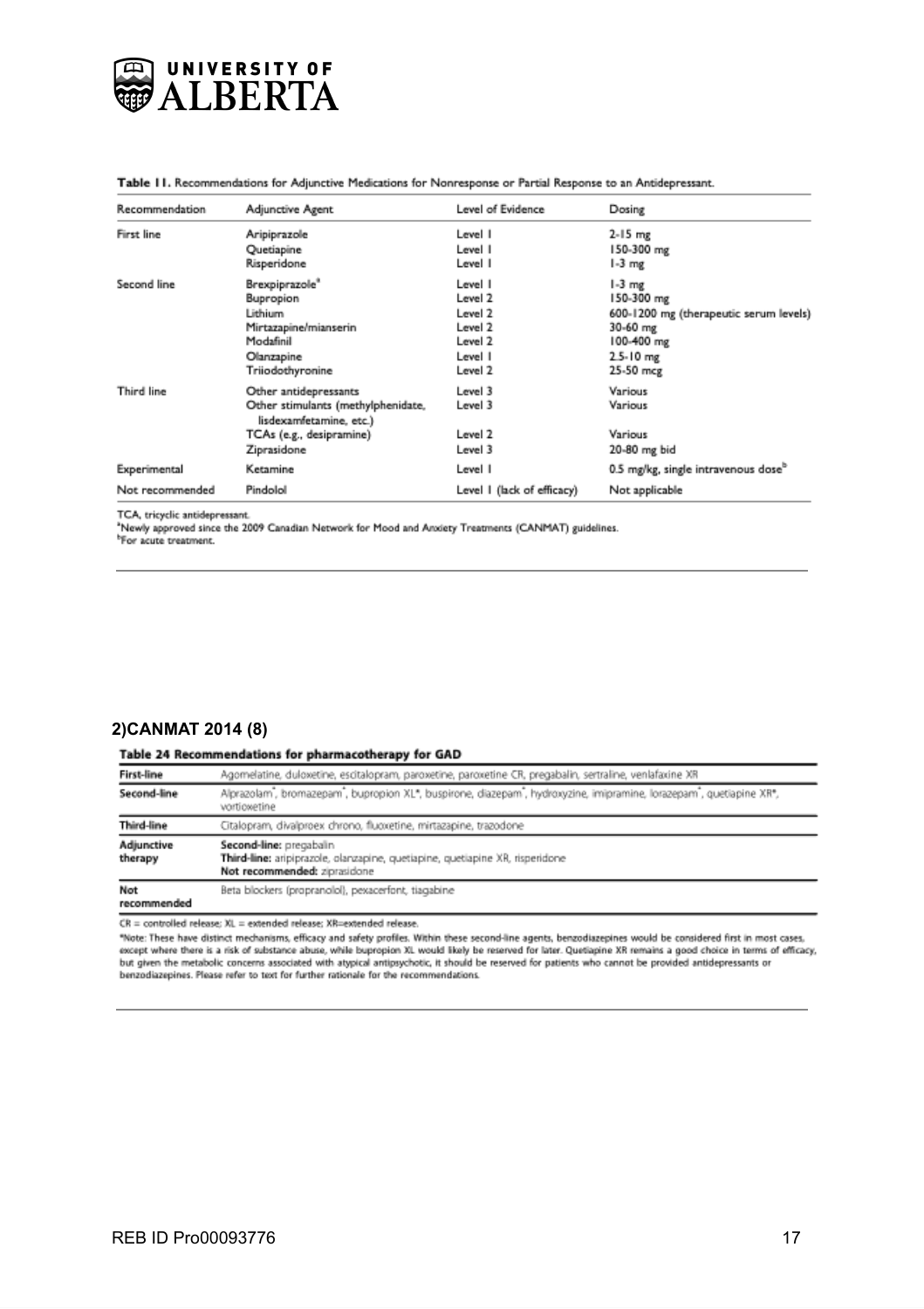

## **3)CACP/SMMA/Follow-Up Eligibility (16)**

#### **Resident Eligibility:**

| 3. Is the resident currently registered with the Alberta Health Care Insurance<br>Plan?                                                                                                                                                                                                                                                                  |                  |                                                                                                                                                     |                        | $\Box$ Yes $\Box$ No                                                                                                                                         |  |                  |                                                                            |
|----------------------------------------------------------------------------------------------------------------------------------------------------------------------------------------------------------------------------------------------------------------------------------------------------------------------------------------------------------|------------------|-----------------------------------------------------------------------------------------------------------------------------------------------------|------------------------|--------------------------------------------------------------------------------------------------------------------------------------------------------------|--|------------------|----------------------------------------------------------------------------|
| To qualify for a CACP, this resident must have either:<br>□ Two Chronic Diseases from Column A; or<br>$\Box$ One Chronic Disease from Column A and one Risk Factor from Column B.                                                                                                                                                                        |                  |                                                                                                                                                     |                        |                                                                                                                                                              |  |                  |                                                                            |
| To qualify for an SMMA, this resident must have:                                                                                                                                                                                                                                                                                                         |                  | One chronic disease from Column A and be taking<br>THREE or more different Schedule 1 medications.                                                  |                        |                                                                                                                                                              |  |                  |                                                                            |
| To qualify for a Diabetes SMMA, this resident must<br>A Diabetes SMMA Assessment CANNOT be<br>have:<br>claimed if the resident has already received<br>$\Box$<br>Diabetes Mellitus and be taking<br>A CACP or SMMA.<br>Insulin or ONE or more Schedule 1<br>$\Box$<br>medications.                                                                       |                  |                                                                                                                                                     |                        |                                                                                                                                                              |  |                  |                                                                            |
| To qualify for a Tobacco Cessation SMMA, this<br>Maximum of four Tobacco Cessation<br>resident must:<br>Followups /365 days.<br>□ Use a tobacco product daily, and<br>□ Be willing to receive tobacco cessation<br>May be claimed in addition to a CACP,<br>SMMA or Diabetes SMMA.<br>counseling and support, including<br>pharmacotherapy at this time. |                  |                                                                                                                                                     |                        |                                                                                                                                                              |  |                  |                                                                            |
|                                                                                                                                                                                                                                                                                                                                                          |                  | <b>Chronic Diseases</b><br>(Column A)                                                                                                               |                        |                                                                                                                                                              |  |                  | <b>Risk Factors</b><br>(Column B)                                          |
| Hypertension<br>□<br><b>Diabetes Mellitus</b><br>п<br>Mental Disorders*<br>Anxiety<br>□<br>ADD/ADHD<br>□<br>□<br>Autism<br>□<br>Bipolar<br>Dementia<br>□<br>□<br>Other:                                                                                                                                                                                  | п<br>□<br>□<br>□ | COPD<br>Asthma<br><b>Heart Failure</b><br>Depression<br><b>Eating Disorders</b><br>$\Box$ Hallucinations<br>$\Box$ Insomnia (see exclusions)<br>OCD | □<br>п.<br>□<br>□<br>□ | <b>Angina Pectoris</b><br><b>Other Chronic</b><br><b>Ischemic Heart Disease</b><br>Panic<br>Paranoia<br>Personality Disorder<br><b>PTSD</b><br>Schizophrenia |  | $\Box$<br>□<br>α | <b>Obesity</b><br>$(BMI > or = 30)$<br><b>Addictions</b><br><b>Tobacco</b> |
| \$3000, 0.01 - 000, 010                                                                                                                                                                                                                                                                                                                                  |                  | $1.11 - 202 - 204 - 2051$                                                                                                                           |                        |                                                                                                                                                              |  |                  |                                                                            |

\*ICD-9 Codes 290-319, excluding 303, 304, 305.1

\* For full listing and exclusions see http://www.health.alberta.ca/documents/Diagnostic-Code-ICD-9.pdf

\*Each individual qualifying mental disorder code counts as one chronic disease

*Note: A full copy of the CACP/SMMA Care Plan Eligibility Checklist can be viewed on the RxA website, and can be provided to participating pharmacies prior to recruitment phase (unless forms already exist for pharmacy)*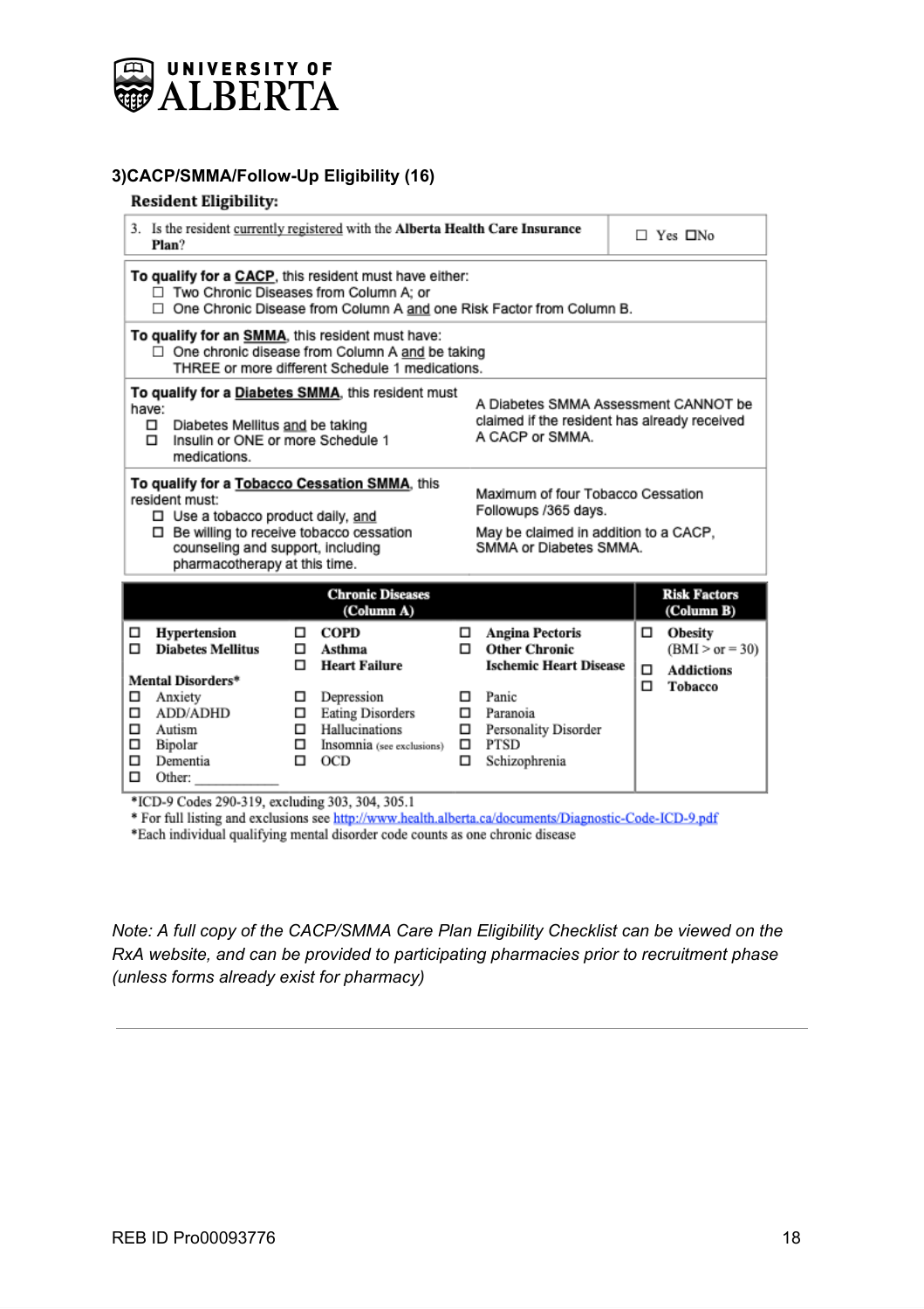

Not difficult at all

 $\overline{a}$ 

 $\overline{a}$ 

# **4)PHQ9/GAD7 Questionnaire Tool**

|                                                                                                                                                                                   | Date: and the control of the control of the control of the control of the control of the control of the control of the control of the control of the control of the control of the control of the control of the control of th |                 |                               |                     |
|-----------------------------------------------------------------------------------------------------------------------------------------------------------------------------------|--------------------------------------------------------------------------------------------------------------------------------------------------------------------------------------------------------------------------------|-----------------|-------------------------------|---------------------|
| Over the last 2 weeks, how often have you been bothered by any of the<br>following problems?                                                                                      | Not at all                                                                                                                                                                                                                     | Several<br>days | More<br>than half<br>the days | Nearly<br>every day |
| 1. Little interest or pleasure in doing things                                                                                                                                    | 0                                                                                                                                                                                                                              | 1               | 2                             | 3                   |
| 2. Feeling down, depressed, or hopeless                                                                                                                                           | 0                                                                                                                                                                                                                              | 1               | $\bar{z}$                     | 3                   |
| 3. Trouble falling or staying asleep, or sleeping too much                                                                                                                        | 0                                                                                                                                                                                                                              |                 | $\bar{z}$                     | 3                   |
| 4. Feeling tired or having little energy                                                                                                                                          | 0                                                                                                                                                                                                                              | 1               | $\bar{z}$                     | 3                   |
| 5. Poor appetite or overeating                                                                                                                                                    | 0                                                                                                                                                                                                                              |                 | 2                             | 3                   |
| 6. Feeling bad about yourself - or that you are a failure or have let<br>yourself or your family down                                                                             | 0                                                                                                                                                                                                                              |                 | 2                             | 3                   |
| 7. Trouble concentrating on things, such as reading the newspaper or<br>watching television                                                                                       | Ű                                                                                                                                                                                                                              | 1               | $\bar{2}$                     | 3                   |
| 8. Moving or speaking so slowly that other people could have noticed?<br>Or the opposite - being so fidgety or restless that you have been<br>moving around a lot more than usual | 0                                                                                                                                                                                                                              | 1               | 2                             | 3                   |
| 9. Thoughts that you would be better off dead or of hurting yourself in<br>some way                                                                                               | 0                                                                                                                                                                                                                              |                 | 2                             | 3                   |

If you checked off any problems, how difficult have these problems made it for you to do your work, take care of things at home, or<br>get along with other people?

 $\Box$  Very difficult

Somewhat difficult

 $\Box$  Extremely difficult

| Over the last 2 weeks, how often have you<br>been bothered by the following problems? | Not<br>at all | Several<br>days | More than<br>half the<br>days | Nearly<br>every day |
|---------------------------------------------------------------------------------------|---------------|-----------------|-------------------------------|---------------------|
| (Use "v" to indicate your answer)                                                     |               |                 |                               |                     |
| 1. Feeling nervous, anxious or on edge                                                | 0             |                 | 2                             | 3                   |
| 2. Not being able to stop or control worrying                                         | 0             |                 | 2                             | 3                   |
| 3. Worrying too much about different things                                           | 0             |                 | 2                             | 3                   |
| 4. Trouble relaxing                                                                   | 0             |                 | 2                             | 3                   |
| 5. Being so restless that it is hard to sit still                                     | 0             |                 | 2                             | 3                   |
| 6. Becoming easily annoyed or irritable                                               | 0             |                 | 2                             | 3                   |
| 7. Feeling afraid as if something awful might happen                                  | 0             |                 | 2                             | 3                   |
| (For office codina: Total Score T                                                     | ▬             |                 |                               |                     |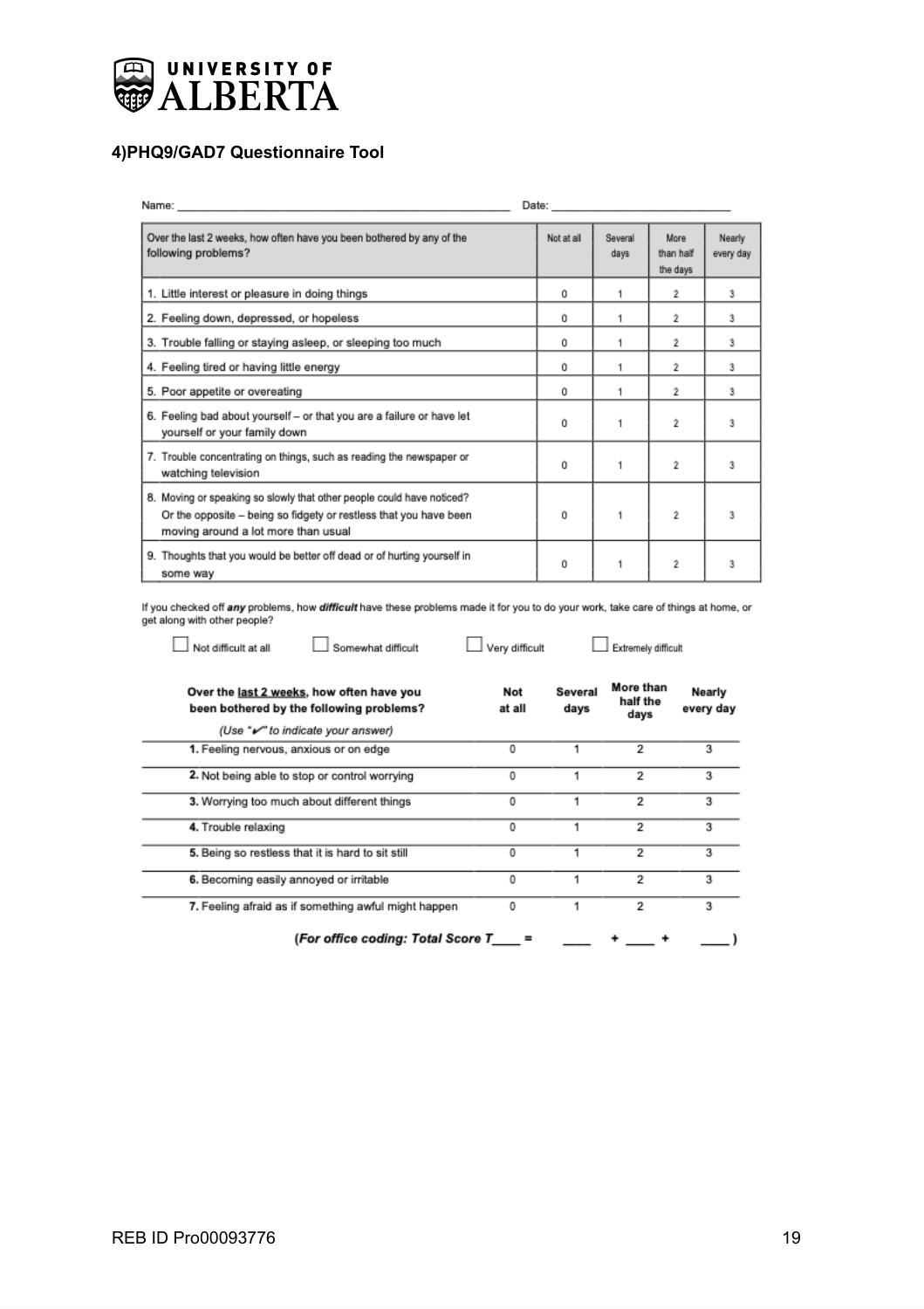

# **5) Summary of Potential Information Gathered from Patients (as Part of Standard Pharmacist Care):**

Medical/Social/Psychiatric History

- Age
- Gender
- Demographics
- Hx of suicide attempts in the past year
- Social History Smoking, substance use, caffeine, EtOH
- Family History of mental health illness
- Diagnosis of Major depressive disorder and/or generalized anxiety disorder
	- Collateral from Netcare consultation notes, discharge summaries
	- Collateral from patient history
	- Collateral from physician notes/fax
- Labs: CBC, electrolytes (Na, K), TSH, Iron Studies (Ferritin, TIBC, serum Fe), serum B12, serum creatinine (to rule out concurrent nutritional or laboratory abnormalities impacting patient psychiatric disposition)
- Current treatments/therapies for major depressive disorder and/or generalized anxiety disorder

Medication History (to anticipate and act on barriers or harms caused by drug interactions, financial, adherence)

- Prescription history on Netcare or pharmacy patient profile
- Collateral from patient history
- Prescription medications
- Non-prescription medications, including: over-the-counter medications, natural health care products, substances
- Drug-insurance information
- Allergies

## **6) Study team Contributions**

Matt Chow has been the main contributor to the research proposal, as a follow-up from his PharmD literature review of pharmacist interventions for mental health in primary care.

Dan Burton has been consultant to Matt Chow re: clinical considerations for inclusion/exclusion criteria, follow-up period.

Randy Howden has been the consultant for the study re: workflow considerations for the community pharmacist that may participate in the study and in the pharmacy recruitment for pharmacist partners.

Yazid Al Hamarneh has been consulted to determine feasibility of developing the electronic database and recording tool to capture participant data.